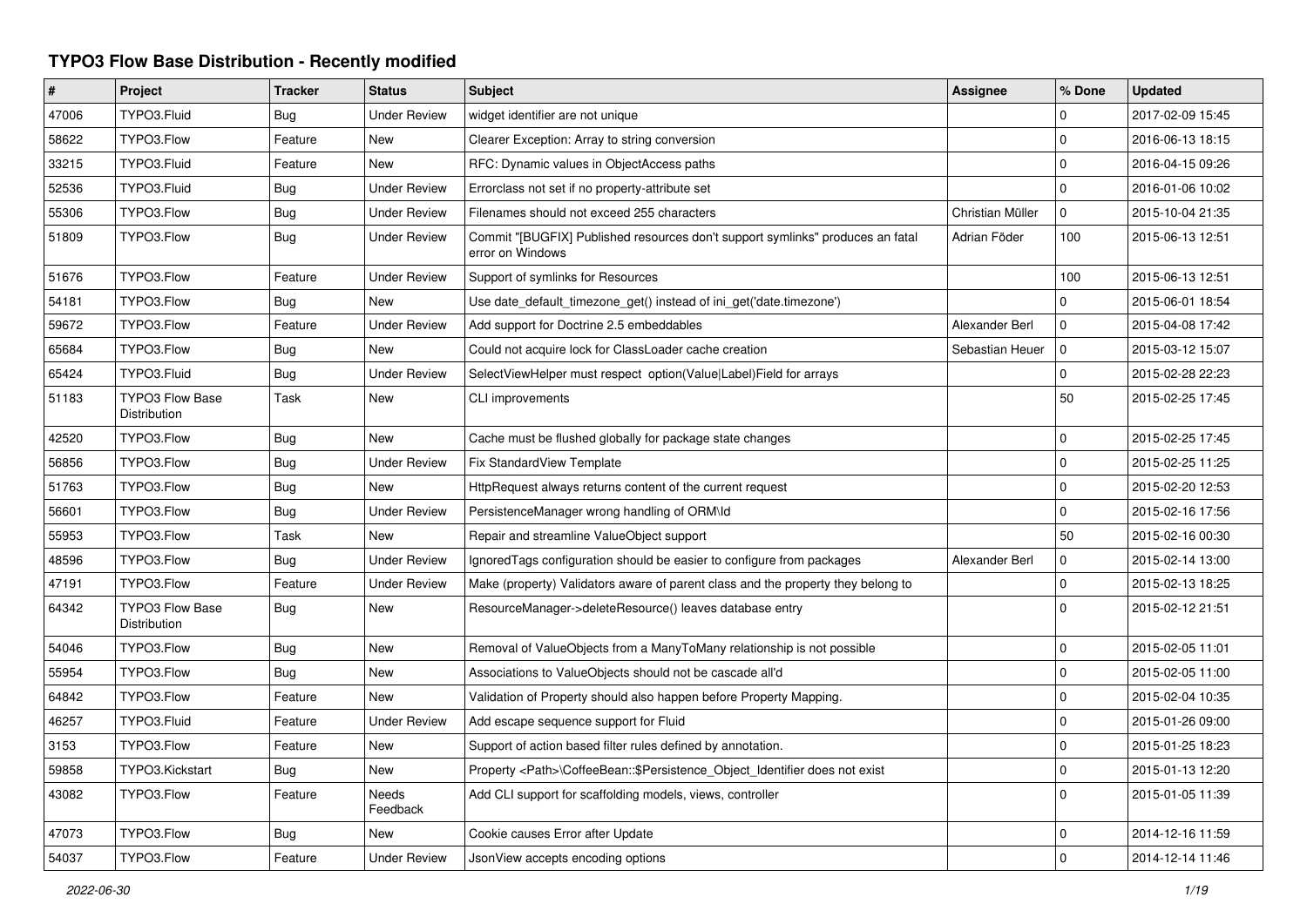| #     | Project                                | <b>Tracker</b> | <b>Status</b>            | Subject                                                                                                   | <b>Assignee</b>              | % Done      | <b>Updated</b>   |
|-------|----------------------------------------|----------------|--------------------------|-----------------------------------------------------------------------------------------------------------|------------------------------|-------------|------------------|
| 59366 | TYPO3.Flow                             | <b>Bug</b>     | <b>Under Review</b>      | fix* lifecycle callbacks should not be registered for unproxied entities                                  |                              | 0           | 2014-11-27 09:41 |
| 59442 | TYPO3.Flow                             | <b>Bug</b>     | <b>Under Review</b>      | Composite primary keys including foreign entity don't work                                                |                              | 0           | 2014-11-27 09:34 |
| 43424 | TYPO3.Kickstart                        | Feature        | <b>Under Review</b>      | Support subpackage when kickstarting model & repository                                                   | Karsten<br>Dambekalns        | $\Omega$    | 2014-11-20 22:35 |
| 38004 | TYPO3.Flow                             | <b>Bug</b>     | Accepted                 | Missing CheatSheet folder for Getting Started manual                                                      | Karsten<br>Dambekalns        | $\Omega$    | 2014-11-07 10:58 |
| 62740 | TYPO3.Flow                             | <b>Bug</b>     | New                      | Add check on literal in TypeHandlingUtility::isCollectionType                                             |                              | $\mathbf 0$ | 2014-11-06 20:06 |
| 37405 | TYPO3.Flow                             | Feature        | <b>Under Review</b>      | When changing a property wich is used in routing the Link-VH should direkt to the<br>new properties value |                              | $\Omega$    | 2014-11-02 18:25 |
| 62346 | TYPO3.Fluid                            | Feature        | <b>New</b>               | f:comment should have high precende                                                                       |                              | $\mathbf 0$ | 2014-10-20 11:33 |
| 62292 | TYPO3.Flow                             | Major Feature  | New                      | Support for entity translation                                                                            |                              | $\mathbf 0$ | 2014-10-17 03:18 |
| 62009 | TYPO3.Flow                             | Bug            | New                      | Rewrite URI Filename could be empty                                                                       |                              | $\mathbf 0$ | 2014-10-07 11:03 |
| 40418 | TYPO3.Flow                             | Feature        | Needs<br>Feedback        | Add an option to flow3:cache: flush thats keeps user sessions active                                      |                              | $\Omega$    | 2014-10-03 20:17 |
| 49011 | TYPO3.Flow                             | <b>Bug</b>     | <b>Under Review</b>      | Support executing TYPO3. Flow inside a PHAR                                                               |                              | $\mathbf 0$ | 2014-10-03 15:21 |
| 30933 | TYPO3.Flow                             | Feature        | Needs<br>Feedback        | Check for unique constraints on add()                                                                     | Karsten<br>Dambekalns        | $\Omega$    | 2014-10-01 12:36 |
| 46063 | TYPO3.Flow                             | Feature        | New                      | Implement username password provider with "remember me" persistent cookie                                 | Christopher<br><b>Hlubek</b> | $\Omega$    | 2014-09-23 00:26 |
| 44684 | <b>TYPO3 Flow Base</b><br>Distribution | <b>Bug</b>     | New                      | Authorization header redirect in .htaccess strips the Basic-prefix                                        |                              | $\Omega$    | 2014-09-16 23:41 |
| 55793 | TYPO3.Flow                             | Feature        | <b>Under Review</b>      | Add Support for groupBy                                                                                   | Kerstin<br>Huppenbauer       | $\Omega$    | 2014-09-02 09:38 |
| 50888 | TYPO3.Fluid                            | <b>Bug</b>     | <b>Under Review</b>      | WSOD by changing name of section and if Fluid caches are generated                                        |                              | $\mathbf 0$ | 2014-08-26 15:52 |
| 61043 | TYPO3.Flow                             | Task           | New                      | Rename ClassSchema to ModelSchema                                                                         |                              | $\mathbf 0$ | 2014-08-18 23:20 |
| 33394 | TYPO3.Fluid                            | Feature        | <b>Needs</b><br>Feedback | Logical expression parser for BooleanNode                                                                 | <b>Tobias Liebig</b>         | 90          | 2014-08-14 14:10 |
| 60856 | TYPO3.Fluid                            | <b>Bug</b>     | New                      | Target attribute not supported by the form viewhelper                                                     |                              | $\mathbf 0$ | 2014-08-08 13:14 |
| 52640 | TYPO3.Fluid                            | Feature        | <b>Under Review</b>      | Create an UnlessViewHelper as opposite to the IfViewHelper                                                | <b>Marc Neuhaus</b>          | 0           | 2014-08-01 09:02 |
| 44234 | TYPO3.Fluid                            | <b>Bug</b>     | <b>Under Review</b>      | selectViewHelper's sorting does not respect locale collation                                              |                              | $\Omega$    | 2014-07-31 17:15 |
| 60271 | TYPO3.Fluid                            | Feature        | New                      | Paginate viewhelper, should also support arrays                                                           |                              | 0           | 2014-07-11 13:19 |
| 60181 | TYPO3.Fluid                            | Feature        | New                      | Caching mechanism for Fluid Views/Templates                                                               |                              | $\mathbf 0$ | 2014-07-08 13:18 |
| 60095 | TYPO3.Flow                             | Feature        | <b>Under Review</b>      | LockManager's LockHoldingStackPage should be configurable                                                 |                              | $\mathbf 0$ | 2014-07-07 11:15 |
| 60003 | TYPO3.Fluid                            | Feature        | New                      | Add required-Attribute to f:form.password                                                                 |                              | $\mathbf 0$ | 2014-06-30 16:53 |
| 59878 | TYPO3.Flow                             | <b>Bug</b>     | New                      | TYPO3\Flow\Core\Booting\Exception\SubProcessException thrown in file Scripts.php                          |                              | 0           | 2014-06-25 15:29 |
| 58996 | TYPO3.Flow                             | Bug            | New                      | ResourceManager adding to persistence                                                                     |                              | $\mathsf 0$ | 2014-06-25 14:38 |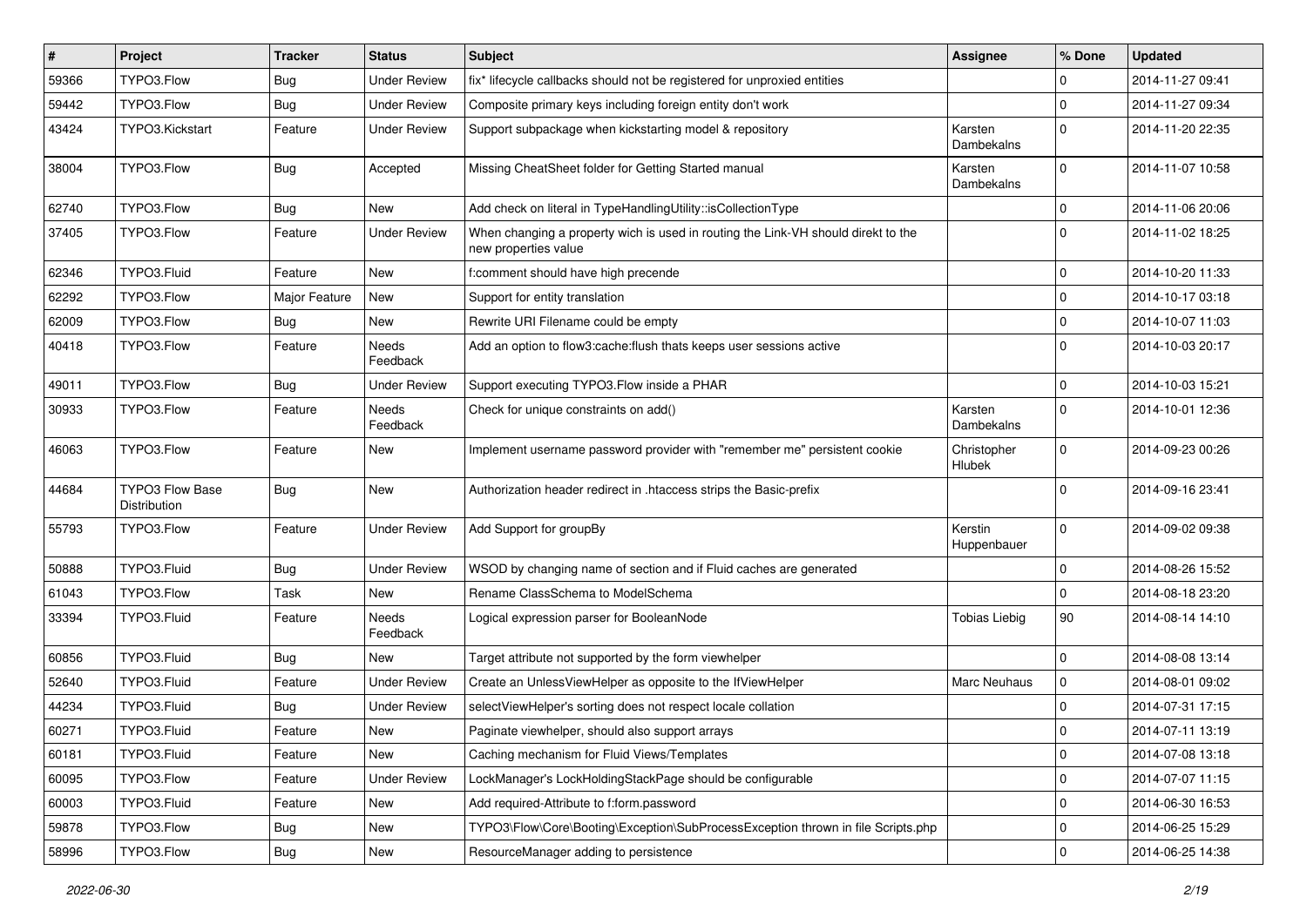| $\vert$ # | Project                                | <b>Tracker</b> | <b>Status</b>       | <b>Subject</b>                                                                                      | <b>Assignee</b>       | % Done         | <b>Updated</b>   |
|-----------|----------------------------------------|----------------|---------------------|-----------------------------------------------------------------------------------------------------|-----------------------|----------------|------------------|
| 59747     | TYPO3.Flow                             | Bug            | New                 | TYPO3\Flow\Error\Exception thrown in file ErrorHandler.php                                          |                       | $\Omega$       | 2014-06-20 21:28 |
| 8923      | TYPO3.Flow                             | Task           | <b>Under Review</b> | Provide a Nginx Server Configuration for FLOW3                                                      | Christian Müller      | 0 I            | 2014-06-19 16:34 |
| 59057     | TYPO3.Fluid                            | <b>Bug</b>     | <b>Under Review</b> | Hidden empty value fields shoud be disabled when related field is disabled                          | Bastian Waidelich   0 |                | 2014-06-18 17:23 |
| 53806     | TYPO3.Fluid                            | Bug            | <b>Under Review</b> | Paginate widget maximumNumberOfLinks rendering wrong number of links                                | Bastian Waidelich   0 |                | 2014-06-18 12:13 |
| 48532     | TYPO3.Flow                             | <b>Bug</b>     | <b>Under Review</b> | JsonView Configuration behaves differently for arrays and objects                                   | Alexander Berl        | 0              | 2014-06-11 15:53 |
| 59023     | TYPO3.Flow                             | <b>Bug</b>     | New                 | BooleanConverter should not convert empty values to boolean                                         |                       | $\Omega$       | 2014-06-10 14:04 |
| 59357     | TYPO3.Flow                             | <b>Bug</b>     | New                 | Using the PackageManager directly instead of the Interface results in unexpected<br>behavior        |                       | $\Omega$       | 2014-06-05 14:34 |
| 58862     | TYPO3.Fluid                            | <b>Bug</b>     | Needs<br>Feedback   | FormViewHelper doesn't accept NULL as value for \$arguments                                         | Bastian Waidelich   0 |                | 2014-06-04 12:49 |
| 59322     | TYPO3.Flow                             | <b>Bug</b>     | New                 | Mssing field exception should show missing migrations as well                                       |                       | $\mathbf 0$    | 2014-06-04 06:47 |
| 59244     | TYPO3.Flow                             | Feature        | New                 | Message or Container needs context                                                                  |                       | $\Omega$       | 2014-05-31 11:47 |
| 59140     | TYPO3.Flow                             | Bug            | New                 | TYPO3\Flow\Error\Exception thrown in file ErrorHandler.php                                          |                       | $\Omega$       | 2014-05-27 15:51 |
| 38980     | TYPO3.Flow                             | <b>Bug</b>     | New                 | ActionController: behavior of required arguments is not consistent                                  |                       | $\Omega$       | 2014-05-27 14:14 |
| 58494     | TYPO3.Flow                             | <b>Bug</b>     | Needs<br>Feedback   | Inifinite redirects if index.php presents in URI                                                    | Bastian Waidelich   0 |                | 2014-05-25 11:29 |
| 59084     | TYPO3.Flow                             | <b>Bug</b>     | New                 | if 403 Exception show reason                                                                        |                       | $\Omega$       | 2014-05-24 18:20 |
| 58193     | TYPO3.Flow                             | <b>Bug</b>     | <b>Under Review</b> | Forward-port changelogs to master branch                                                            | Karsten<br>Dambekalns | $\overline{0}$ | 2014-05-23 18:11 |
| 59049     | TYPO3.Flow                             | <b>Bug</b>     | New                 | TYPO3\Flow\Error\Exception thrown in file ErrorHandler.php                                          |                       | $\Omega$       | 2014-05-22 23:34 |
| 59019     | <b>TYPO3 Flow Base</b><br>Distribution | Suggestion     | New                 | Add marker for lazyloaded properties to \TYPO3\Flow\var_dump                                        |                       | $\Omega$       | 2014-05-22 10:15 |
| 58975     | TYPO3.Flow                             | <b>Bug</b>     | New                 | Fix command for Linux in Qucikstart documentation                                                   |                       | 100            | 2014-05-21 19:47 |
| 58983     | TYPO3.Fluid                            | Bug            | New                 | format.date does not respect linebreaks and throws exception                                        |                       | $\Omega$       | 2014-05-21 10:00 |
| 58976     | <b>TYPO3 Flow Base</b><br>Distribution | <b>Bug</b>     | New                 | debug backtrace                                                                                     |                       | $\Omega$       | 2014-05-21 01:07 |
| 53177     | TYPO3.Flow                             | Feature        | New                 | entity resource policy value support for `this`                                                     |                       | $\mathbf 0$    | 2014-05-20 09:22 |
| 58921     | TYPO3.Fluid                            | <b>Bug</b>     | New                 | f:form.* VHs crash if NOT inside f:form but followed by f:form                                      |                       | $\Omega$       | 2014-05-19 15:29 |
| 58927     | TYPO3.Flow                             | <b>Bug</b>     | New                 | Overlapping ressouce definitions in Policy.yaml resolved incorrectly                                |                       | $\Omega$       | 2014-05-19 15:19 |
| 58894     | TYPO3.Flow                             | Bug            | New                 | MySQL max key length exceeded during Neos setup                                                     |                       | l O            | 2014-05-17 22:37 |
| 58852     | TYPO3.Flow                             | <b>Bug</b>     | New                 | TYPO3\Flow\Security\Exception\AccessDeniedException should clarify which action<br>fails to execute |                       | 0 I            | 2014-05-16 09:36 |
| 44891     | TYPO3.Flow                             | Feature        | New                 | Routes should be able to enforce http/https protocol                                                |                       | $\mathbf 0$    | 2014-05-14 19:55 |
| 58744     | TYPO3.Flow                             | Bug            | New                 | Can not split configuration in settings.yaml                                                        |                       | $\Omega$       | 2014-05-14 12:06 |
| 58773     | TYPO3.Flow                             | <b>Bug</b>     | Accepted            | Improve NoMatchingRouteException                                                                    | Bastian Waidelich   0 |                | 2014-05-13 15:59 |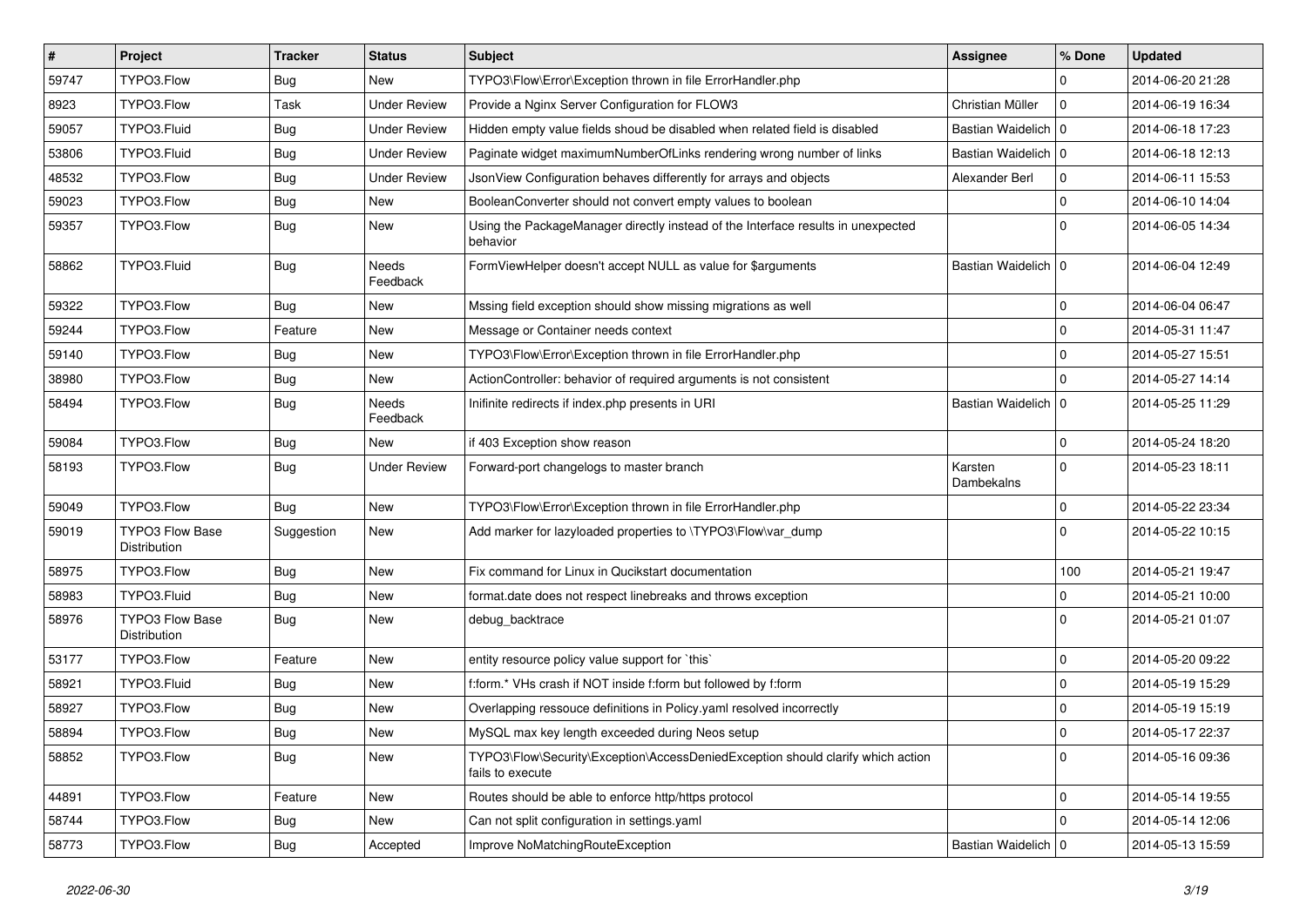| $\pmb{\#}$ | <b>Project</b>                  | <b>Tracker</b> | <b>Status</b>       | Subject                                                                                               | <b>Assignee</b>       | % Done         | <b>Updated</b>   |
|------------|---------------------------------|----------------|---------------------|-------------------------------------------------------------------------------------------------------|-----------------------|----------------|------------------|
| 58579      | TYPO3.Flow                      | Feature        | New                 | Adding own environment constants to Flow                                                              |                       | 50             | 2014-05-06 22:14 |
| 58408      | TYPO3.Flow                      | Task           | <b>New</b>          | Disable manualy persisting                                                                            |                       | $\mathbf 0$    | 2014-05-02 10:58 |
| 57450      | TYPO3.Flow                      | Bug            | New                 | International E-Mail addresses (umlauts, etc.) are not validated correctly                            |                       | $\Omega$       | 2014-04-30 14:58 |
| 58184      | TYPO3.Flow                      | Major Feature  | <b>New</b>          | HTTP request argument building for different use cases                                                |                       | $\mathbf 0$    | 2014-04-25 11:30 |
| 58153      | TYPO3.Flow                      | Bug            | <b>New</b>          | Session - Scope, Property with interface annotation fails at wakeup                                   |                       | $\mathbf 0$    | 2014-04-24 12:46 |
| 33055      | TYPO3.Flow                      | <b>Bug</b>     | New                 | AccessDeniedException instead of WebRedirect                                                          |                       | $\mathbf 0$    | 2014-04-17 15:54 |
| 57972      | TYPO3.Flow                      | Bug            | <b>New</b>          | Missing @ManyToOne in example for resource                                                            |                       | $\Omega$       | 2014-04-16 06:32 |
| 55870      | TYPO3.Flow                      | Feature        | New                 | Enhance f:form.textfield or add a f:form.datefield VH with enhanced validation and<br>propertymapping | Christian Müller      | $\mathbf 0$    | 2014-04-15 12:32 |
| 33937      | TYPO3.Flow                      | Feature        | Accepted            | Convenience method to resolve public "resource://" paths                                              | Karsten<br>Dambekalns | $\mathbf 0$    | 2014-04-15 11:40 |
| 57885      | TYPO3.Fluid                     | <b>Bug</b>     | <b>New</b>          | Inputs are cleared from a second form if the first form produced a vallidation error                  |                       | $\Omega$       | 2014-04-14 00:00 |
| 51239      | TYPO3.Fluid                     | <b>Bug</b>     | <b>Under Review</b> | AbstractViewHelper use incorrect method signature for "\$this->systemLogger->log()"                   | Adrian Föder          | $\mathbf 0$    | 2014-04-11 11:17 |
| 57815      | TYPO3.Flow                      | <b>Bug</b>     | New                 | Invalid resources are saved in the persistent resources folder                                        |                       | $\mathbf 0$    | 2014-04-10 22:02 |
| 57796      | TYPO3.Flow                      | <b>Bug</b>     | <b>New</b>          | XLIFF Fails if $id ==$ nodedata                                                                       |                       | $\Omega$       | 2014-04-09 21:43 |
| 56573      | TYPO3.Flow                      | Bug            | New                 | Converting by Flow\Identity                                                                           |                       | $\mathbf 0$    | 2014-04-09 13:10 |
| 56602      | TYPO3.Flow                      | Major Feature  | <b>New</b>          | Handling Of Multi Identity Entities                                                                   |                       | $\mathbf 0$    | 2014-04-09 13:10 |
| 57763      | TYPO3.Flow                      | Feature        | <b>New</b>          | Allow controller / package / action as params in<br>\TYPO3\Fluid\ViewHelpers\Form\ButtonViewHelper    |                       | $\Omega$       | 2014-04-09 12:43 |
| 56556      | TYPO3.Flow                      | Feature        | <b>New</b>          | support has Property and is Property                                                                  |                       | $\mathbf 0$    | 2014-04-08 00:34 |
| 3725       | TYPO3.Fluid                     | Feature        | <b>New</b>          | <b>CSS Engine</b>                                                                                     | Christian Müller      | l o            | 2014-04-03 13:24 |
| 57374      | TYPO3.Flow                      | <b>Bug</b>     | New                 | Persisted entities saved in session are not resolved                                                  |                       | $\mathbf 0$    | 2014-04-03 09:43 |
| 57541      | TYPO3.Flow                      | <b>Bug</b>     | <b>Under Review</b> | Content Security: operands work intrinsically differently in Rewrite and Manual check                 |                       | $\mathbf 0$    | 2014-04-03 09:06 |
| 55199      | TYPO3.Flow                      | Feature        | <b>New</b>          | Avoid Buffering of Shell output                                                                       |                       | $\mathbf 0$    | 2014-03-31 12:34 |
| 57437      | TYPO3.Flow                      | Bug            | <b>New</b>          | Composer package replacement is not supported                                                         |                       | $\mathbf 0$    | 2014-03-30 23:12 |
| 40064      | TYPO3.Fluid                     | <b>Bug</b>     | <b>New</b>          | Multiselect is not getting persisted                                                                  |                       | $\Omega$       | 2014-03-27 22:12 |
| 51811      | TYPO3.Flow                      | <b>Bug</b>     | New                 | Improve session handle when the authenticated account is removed from persitance                      | Dominique Feyer       | $\overline{0}$ | 2014-03-27 12:21 |
| 56744      | TYPO3.Flow                      | Feature        | <b>New</b>          | stay logged in                                                                                        |                       | $\mathbf 0$    | 2014-03-27 12:17 |
| 49756      | TYPO3.Fluid                     | Feature        | <b>Under Review</b> | Select values by array key in checkbox viewhelper                                                     |                       | $\Omega$       | 2014-03-25 02:40 |
| 56544      | TYPO3.Flow                      | <b>Bug</b>     | New                 | FLOW Exception on tar package inclusion via composer                                                  |                       | $\mathbf 0$    | 2014-03-20 14:38 |
| 40802      | TYPO3.Flow                      | <b>Bug</b>     | Accepted            | Documentation mistake (authentication)                                                                | Karsten<br>Dambekalns | $\mathbf 0$    | 2014-03-20 14:13 |
| 56916      | TYPO3.Flow                      | Feature        | New                 | Support PATCH request method as of RFC5789                                                            |                       | $\pmb{0}$      | 2014-03-14 16:50 |
| 56859      | TYPO3 Flow Base<br>Distribution | <b>Bug</b>     | New                 | PHP Warning: TYPO3_Flow_Error_Exception.php not present in Data/Temporary                             |                       | $\Omega$       | 2014-03-13 10:30 |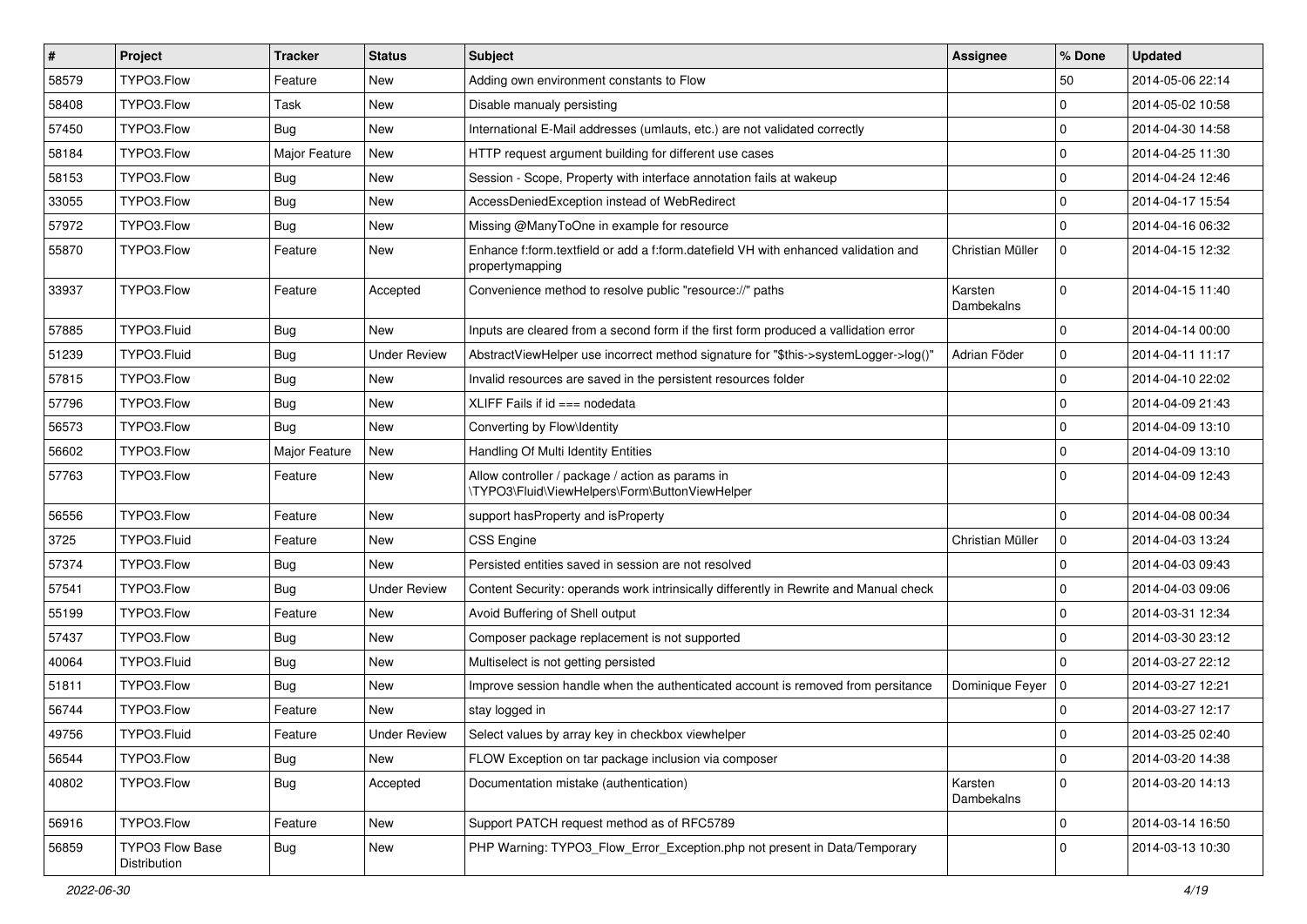| $\pmb{\#}$ | <b>Project</b>                  | <b>Tracker</b> | <b>Status</b>            | Subject                                                                                                              | <b>Assignee</b>       | % Done      | <b>Updated</b>   |
|------------|---------------------------------|----------------|--------------------------|----------------------------------------------------------------------------------------------------------------------|-----------------------|-------------|------------------|
| 1907       | TYPO3.Fluid                     | Feature        | <b>New</b>               | Default values for view helpers based on context                                                                     |                       | $\Omega$    | 2014-03-10 17:53 |
| 56639      | TYPO3.Flow                      | Feature        | <b>New</b>               | Implement "getPrivateStorageUriByResource()" for recieving (image-) file URIs                                        | Robert Lemke          | $\mathbf 0$ | 2014-03-07 10:06 |
| 45405      | TYPO3.Flow                      | <b>Bug</b>     | Accepted                 | Uncaught Exception in DynamicRoutePart                                                                               | Bastian Waidelich 0   |             | 2014-03-05 11:19 |
| 56555      | TYPO3.Kickstart                 | Bug            | New                      | Kickstart creates wrong labels in New.html                                                                           |                       | $\mathbf 0$ | 2014-03-04 21:33 |
| 56486      | TYPO3.Flow                      | Feature        | <b>New</b>               | Optimize the ObjectManager for performance                                                                           |                       | $\mathbf 0$ | 2014-03-04 17:33 |
| 3305       | TYPO3.Flow                      | Feature        | Accepted                 | Unmodified objects retrieved from a repository should not be validated in the controller                             | Robert Lemke          | $\mathbf 0$ | 2014-03-04 14:51 |
| 56036      | TYPO3.Flow                      | Feature        | New                      | Optimize autoloading                                                                                                 |                       | $\mathbf 0$ | 2014-03-03 11:15 |
| 55957      | TYPO3.Flow                      | Task           | New                      | RFC: Optimize AOP proxies                                                                                            |                       | $\mathbf 0$ | 2014-02-28 14:44 |
| 31500      | TYPO3.Flow                      | <b>Bug</b>     | <b>Under Review</b>      | Argument validation for CLI requests is not done                                                                     | Karsten<br>Dambekalns | $\Omega$    | 2014-02-24 14:00 |
| 56237      | TYPO3.Fluid                     | Task           | <b>New</b>               | in-line (Condition) View Helpers should not evaluate on parsing                                                      |                       | $\mathbf 0$ | 2014-02-24 13:47 |
| 33258      | TYPO3.Flow                      | Major Feature  | Accepted                 | Implement support for Assetic                                                                                        |                       | $\mathbf 0$ | 2014-02-24 08:05 |
| 50901      | TYPO3.Flow                      | Feature        | <b>New</b>               | @IgnoreValidation also for class fields                                                                              |                       | $\mathbf 0$ | 2014-02-21 10:01 |
| 56107      | TYPO3.Flow                      | <b>Bug</b>     | New                      | Property mapping configuration only supports one wildcard at a time                                                  |                       | $\Omega$    | 2014-02-19 10:33 |
| 34134      | TYPO3.Flow                      | <b>Bug</b>     | Needs<br>Feedback        | PropertyMapper throws unnecessary exception                                                                          | Christian Müller      | $\mathbf 0$ | 2014-02-19 10:14 |
| 56074      | TYPO3 Flow Base<br>Distribution | <b>Bug</b>     | <b>New</b>               | Parse errors cause meaningless Flow exception messages.                                                              | Adrian Föder          | $\mathbf 0$ | 2014-02-18 14:14 |
| 45917      | TYPO3.Flow                      | <b>Bug</b>     | New                      | RoutePartHandler transliteration must be improved                                                                    |                       | $\mathbf 0$ | 2014-02-17 09:13 |
| 54195      | TYPO3.Fluid                     | Task           | <b>New</b>               | Rename and move FormViewHelper's errorClass value, currently 'f3-form-error'                                         | Adrian Föder          | $\mathbf 0$ | 2014-02-15 12:19 |
| 47236      | TYPO3.Flow                      | <b>Bug</b>     | <b>Needs</b><br>Feedback | Error at offset 6279 of 6338                                                                                         |                       | $\Omega$    | 2014-02-14 09:35 |
| 55958      | TYPO3.Flow                      | Task           | <b>New</b>               | RFC: Use PHP 5.4 closure features for direct ObjectAccess                                                            |                       | $\mathbf 0$ | 2014-02-13 14:30 |
| 55937      | TYPO3.Flow                      | <b>Bug</b>     | New                      | FlashMessage queue is lost                                                                                           |                       | $\mathbf 0$ | 2014-02-12 17:03 |
| 54744      | TYPO3.Flow                      | <b>Bug</b>     | <b>New</b>               | System.log contains many NOTICE Flow The argument "workspace" declared in<br>pointcut does not exist in method TYPO3 |                       | $\Omega$    | 2014-02-12 09:07 |
| 55831      | TYPO3.Flow                      | Feature        | <b>New</b>               | Different scenarios for session settings                                                                             |                       | $\mathbf 0$ | 2014-02-10 11:21 |
| 55719      | TYPO3.Flow                      | Feature        | <b>New</b>               | Support additional Resource Folders                                                                                  |                       | $\mathbf 0$ | 2014-02-06 11:38 |
| 54381      | TYPO3.Flow                      | <b>Bug</b>     | <b>New</b>               | TYPO3\Flow\Core\Booting\Exception\SubProcessException thrown in file Scripts.php                                     |                       | $\mathbf 0$ | 2014-02-06 11:14 |
| 51489      | TYPO3.Flow                      | Bug            | New                      | Doctrine\Common\Annotations\AnnotationException thrown in file<br>AnnotationException.php                            |                       | 0           | 2014-02-06 10:20 |
| 54446      | TYPO3.Flow                      | <b>Bug</b>     | New                      | Cache filebackend 'include_once'                                                                                     |                       | 0           | 2014-01-29 15:22 |
| 55008      | TYPO3.Fluid                     | <b>Bug</b>     | <b>Under Review</b>      | Interceptors should be used in Partials                                                                              | Christian Müller      | $\mathsf 0$ | 2014-01-15 08:44 |
| 54451      | TYPO3.Flow                      | Bug            | New                      | No functionality at Apache environments with suexec                                                                  |                       | 0           | 2014-01-01 18:22 |
| 53620      | TYPO3.Flow                      | Bug            | New                      | Move Classes/TYPO3/Flow/Composer to own Package                                                                      |                       | 0           | 2014-01-01 16:02 |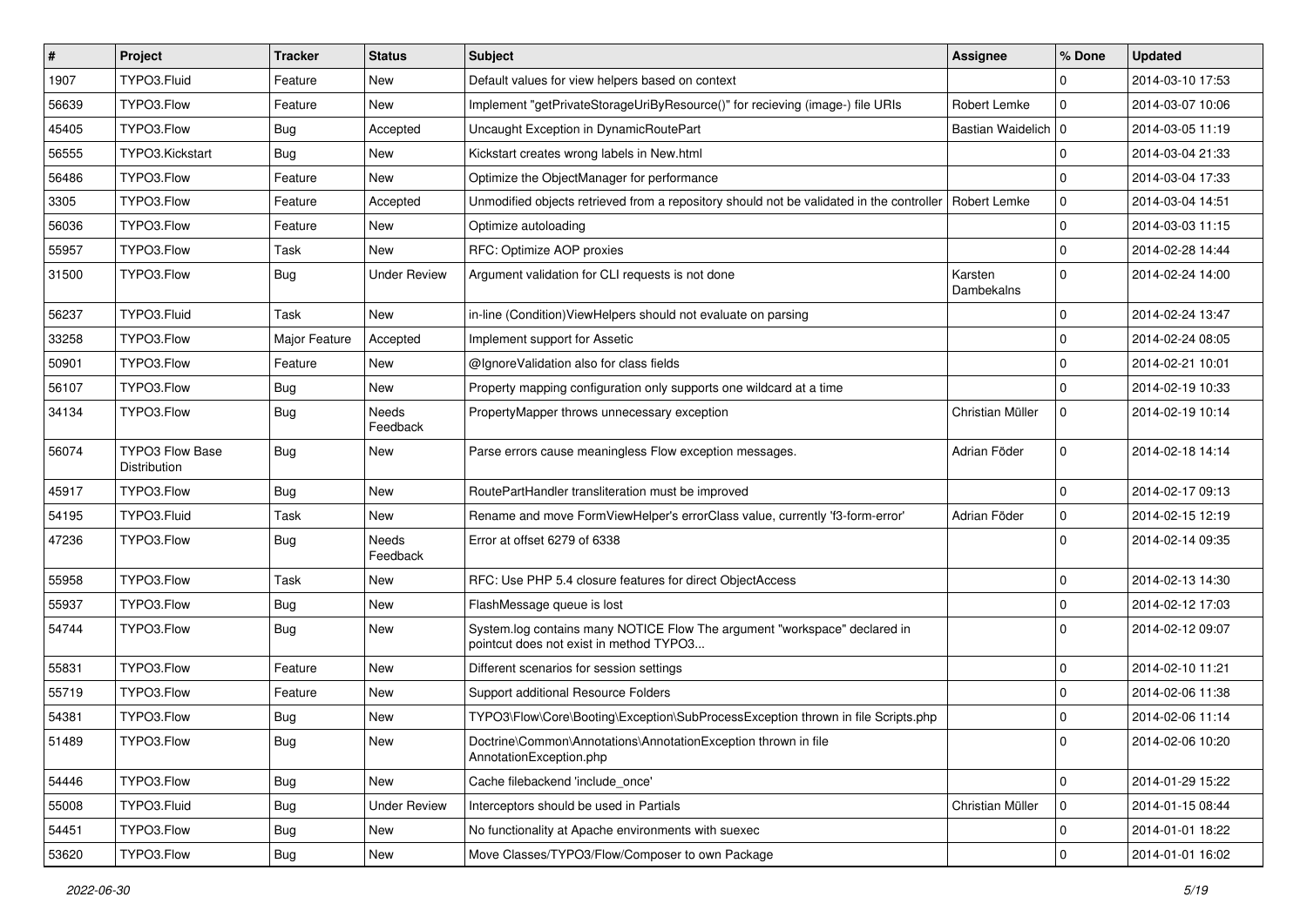| $\vert$ # | Project                                       | <b>Tracker</b> | <b>Status</b>       | <b>Subject</b>                                                                                         | <b>Assignee</b>        | % Done      | <b>Updated</b>   |
|-----------|-----------------------------------------------|----------------|---------------------|--------------------------------------------------------------------------------------------------------|------------------------|-------------|------------------|
| 53851     | TYPO3.Flow                                    | Bug            | <b>New</b>          | TYPO3\Flow\Core\Booting\Exception\SubProcessException thrown in file Scripts.php                       |                        | $\Omega$    | 2014-01-01 00:00 |
| 54458     | TYPO3.Flow                                    | Bug            | <b>New</b>          | Missing Version Number in packages                                                                     |                        | $\Omega$    | 2013-12-28 18:13 |
| 49025     | TYPO3.Flow                                    | Task           | <b>Under Review</b> | Dynamic locale detection / determination                                                               | Adrian Föder           | $\mathbf 0$ | 2013-12-28 10:48 |
| 54593     | <b>TYPO3 Flow Base</b><br>Distribution        | Bug            | New                 | ini get return value has changed for $PHP \ge 5.3.0 \ge$ changed check-implementation<br>needed!       |                        | $\Omega$    | 2013-12-25 02:48 |
| 44123     | TYPO3.Flow                                    | Feature        | <b>New</b>          | Make the "Flow requires the PHP setting "date.timezone"" error more beautiful                          |                        | $\Omega$    | 2013-12-25 01:55 |
| 54589     | TYPO3.Flow                                    | Bug            | <b>New</b>          | Role parent is not removed from roles MM table                                                         |                        | $\mathbf 0$ | 2013-12-24 15:32 |
| 54549     | TYPO3.Flow                                    | Bug            | <b>New</b>          | PackageManager::createPackage is incompatible to PackageManagerInterface                               |                        | $\Omega$    | 2013-12-21 14:42 |
| 53971     | TYPO3.Kickstart                               | Feature        | <b>New</b>          | Login functionality                                                                                    |                        | $\mathbf 0$ | 2013-12-16 10:39 |
| 43346     | TYPO3.Fluid                                   | Feature        | <b>Under Review</b> | Allow property mapping configuration via template                                                      | Karsten<br>Dambekalns  | $\Omega$    | 2013-12-16 10:14 |
| 54403     | <b>TYPO3 Flow Base</b><br>Distribution        | <b>Bug</b>     | <b>New</b>          | Resources remade when parent record updated                                                            |                        | $\Omega$    | 2013-12-13 22:39 |
| 54373     | TYPO3 Flow Base<br>Distribution               | Task           | New                 | Rename Arrays::removeEmptyElementsRecursively to<br>removeNullElementsRecursively                      |                        | $\Omega$    | 2013-12-13 09:35 |
| 51120     | TYPO3.Flow                                    | <b>Bug</b>     | <b>New</b>          | \TYPO3\Flow\Core\Booting::buildSubprocessCommand - wrong command if passed<br>more than one parameters |                        | $\Omega$    | 2013-12-11 16:33 |
| 45413     | <b>TYPO3 Flow Base</b><br>Distribution        | <b>Bug</b>     | <b>Under Review</b> | Overriding boolean properties using Objects yaml is broken                                             |                        | 100         | 2013-12-10 13:26 |
| 9968      | TYPO3.Flow                                    | Feature        | <b>New</b>          | Promote security publishing configuration automatically when persisting models                         | Andreas Förthner       | ۱٥          | 2013-12-09 22:03 |
| 54284     | TYPO3.Fluid                                   | Bug            | <b>New</b>          | Default Option for Switch/Case VH                                                                      |                        | $\mathbf 0$ | 2013-12-08 14:28 |
| 27045     | TYPO3.Flow                                    | Bug            | New                 | Introduced properties are not available in the reflection service during a compile run                 |                        | $\mathbf 0$ | 2013-12-07 11:14 |
| 51188     | TYPO3.Flow                                    | Bug            | <b>New</b>          | Doctrine does not respect AOP-injected properties                                                      |                        | $\Omega$    | 2013-12-07 11:13 |
| 49600     | TYPO3.Fluid                                   | Bug            | New                 | f:form tag shown as a HTML on frontend                                                                 |                        | $\mathbf 0$ | 2013-12-04 13:04 |
| 35388     | TYPO3.Flow                                    | Feature        | <b>New</b>          | Use the current package as default for translations within controllers                                 |                        | $\Omega$    | 2013-12-03 23:12 |
| 54146     | TYPO3.Flow                                    | Bug            | <b>New</b>          | Different sorting of arguments in ACL Patterns doesnt work                                             | Christian Müller       | $\mathbf 0$ | 2013-12-02 19:23 |
| 53961     | <b>TYPO3 Flow Base</b><br><b>Distribution</b> | <b>Bug</b>     | <b>New</b>          | Composer installer scripts create a .Packages folder                                                   |                        | $\Omega$    | 2013-11-28 13:06 |
| 53180     | <b>TYPO3 Flow Base</b><br>Distribution        | <b>Bug</b>     | <b>New</b>          | InjectSettings doesnt work on inheritance (Level 2)                                                    |                        | $\Omega$    | 2013-11-26 21:46 |
| 37292     | TYPO3.Flow                                    | <b>Bug</b>     | <b>Under Review</b> | PropertyMappingConfiguration::mapUnknownProperties is not passed down to<br>Subconfiguration           | Sebastian<br>Kurfuerst | $\Omega$    | 2013-11-26 20:21 |
| 43621     | TYPO3.Flow                                    | <b>Bug</b>     | <b>Under Review</b> | Composer installer overwrites Settings.yaml.example                                                    | Karsten<br>Dambekalns  | $\Omega$    | 2013-11-26 19:12 |
| 44314     | TYPO3.Flow                                    | Task           | Accepted            | slightly file permissions for /Configuration/* and /Data/Persistent/EncryptionKey                      | Karsten<br>Dambekalns  | $\Omega$    | 2013-11-25 14:21 |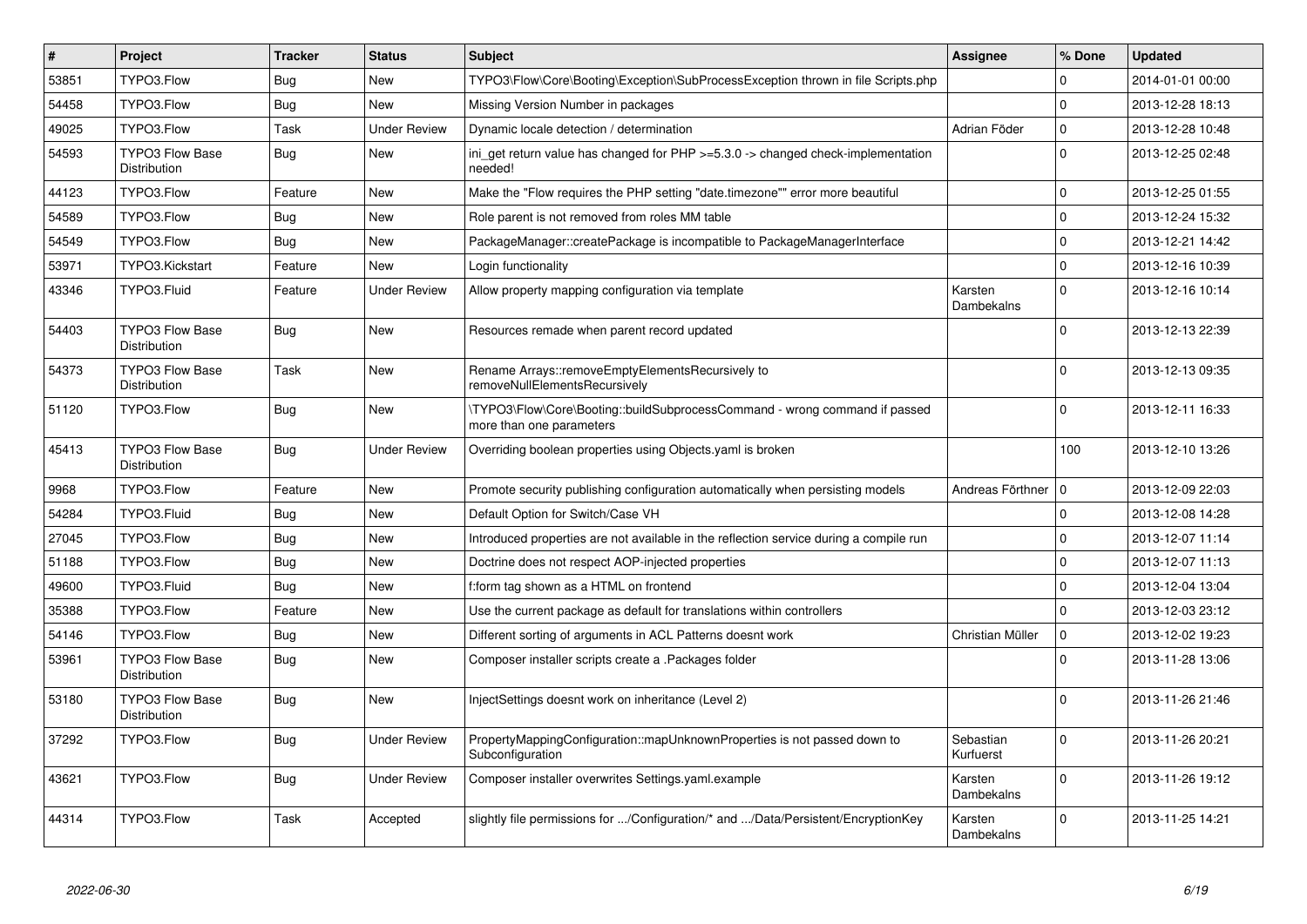| $\sharp$ | Project                                | <b>Tracker</b> | <b>Status</b>       | <b>Subject</b>                                                                                       | <b>Assignee</b>       | % Done      | <b>Updated</b>   |
|----------|----------------------------------------|----------------|---------------------|------------------------------------------------------------------------------------------------------|-----------------------|-------------|------------------|
| 5636     | TYPO3.Fluid                            | Task           | <b>Under Review</b> | Form_RadioViewHelper and CheckBoxViewHelper miss check for existing object<br>before it is accessed. |                       | $\Omega$    | 2013-11-22 17:14 |
| 36715    | TYPO3.Flow                             | Feature        | Accepted            | Make simultaneous use of multiple persistence backends possible                                      | Karsten<br>Dambekalns | $\Omega$    | 2013-11-20 21:17 |
| 34682    | TYPO3.Fluid                            | Bug            | <b>Under Review</b> | Radio Button missing checked on validation error                                                     |                       | 0           | 2013-11-20 20:58 |
| 53790    | <b>TYPO3 Flow Base</b><br>Distribution | Bug            | New                 | Translation handling in Flashmessages is inconsistent to Validation errors                           |                       | $\Omega$    | 2013-11-20 10:46 |
| 50255    | TYPO3 Flow Base<br>Distribution        | Bug            | <b>New</b>          | Different collations runnig migrate/update                                                           |                       | $\Omega$    | 2013-11-16 23:05 |
| 3728     | TYPO3.Flow                             | Feature        | <b>New</b>          | Support arrays of objects as controller arguments                                                    |                       | $\mathbf 0$ | 2013-11-16 17:34 |
| 53533    | TYPO3.Flow                             | <b>Bug</b>     | New                 | Class reflection assumes reverse PSR-0, can lead to fail in autoloader                               |                       | 0           | 2013-11-11 21:05 |
| 33587    | TYPO3.Flow                             | Feature        | New                 | Automatically remove unused Resources                                                                |                       | $\mathbf 0$ | 2013-11-11 18:21 |
| 7608     | TYPO3.Fluid                            | Feature        | New                 | Configurable shorthand/object accessor delimiters                                                    |                       | $\Omega$    | 2013-11-07 14:08 |
| 53350    | TYPO3.Flow                             | <b>Bug</b>     | Accepted            | Trying to create a Link in an Template in CLI Context should provide a helpful<br>exception          | Bastian Waidelich   0 |             | 2013-11-05 15:00 |
| 53262    | TYPO3.Flow                             | Bug            | <b>New</b>          | FileBakend have some race condition                                                                  | Dominique Feyer       | 10          | 2013-11-01 10:48 |
| 2817     | TYPO3.Flow                             | Feature        | Needs<br>Feedback   | Provide safeguard for preventing multiple submits of a form                                          |                       | $\Omega$    | 2013-10-31 13:38 |
| 53224    | TYPO3.Flow                             | Bug            | New                 | Constructor in subclass breaks call chain leading to missing identifier / uuid                       |                       | 0           | 2013-10-30 12:06 |
| 53189    | TYPO3.Flow                             | <b>Bug</b>     | New                 | Blog tutorial no longer works                                                                        | <b>Philipp Maier</b>  | $\mathbf 0$ | 2013-10-29 09:50 |
| 51459    | TYPO3.Flow                             | Feature        | <b>New</b>          | Allow catching of particular exceptions on property mapping                                          |                       | 0           | 2013-10-22 13:44 |
| 52945    | TYPO3.Flow                             | <b>Bug</b>     | New                 | Excluded classes should only be excluded from reflection but still autoloaded                        |                       | $\mathbf 0$ | 2013-10-19 12:52 |
| 52938    | <b>TYPO3 Flow Base</b><br>Distribution | Bug            | New                 | Resource stream wrapper doesn't work with foreign package                                            |                       | $\Omega$    | 2013-10-18 10:31 |
| 52909    | TYPO3.Flow                             | Bug            | New                 | Class Loader fallback to non-proxy hides fatal errors                                                |                       | $\mathbf 0$ | 2013-10-17 11:24 |
| 52014    | TYPO3.Flow                             | <b>Bug</b>     | <b>New</b>          | Migration makes fields NOT NULL even though not true                                                 |                       | $\Omega$    | 2013-10-15 18:27 |
| 50395    | TYPO3.Flow                             | <b>Bug</b>     | Accepted            | Route cache caches routes for non dispatchable requests                                              | Bastian Waidelich   0 |             | 2013-10-14 12:00 |
| 52590    | TYPO3.Flow                             | Feature        | New                 | Provide a way to get the Doctrine QueryBuilder                                                       |                       | $\mathbf 0$ | 2013-10-11 10:39 |
| 52591    | TYPO3.Fluid                            | Bug            | <b>New</b>          | The Pagination Widget broken for joined objects                                                      |                       | 0           | 2013-10-07 21:59 |
| 52280    | TYPO3.Flow                             | Task           | <b>Under Review</b> | Throw Exception if there is an array in PSR-0 autoload                                               |                       | $\mathbf 0$ | 2013-10-05 11:30 |
| 52526    | TYPO3 Flow Base<br>Distribution        | <b>Bug</b>     | New                 | Unfinished programming of DateTime converter                                                         |                       | 0           | 2013-10-04 10:36 |
| 50115    | TYPO3.Flow                             | Feature        | <b>Under Review</b> | During the policy loading, we need to take care if class exist                                       | Dominique Feyer   0   |             | 2013-10-04 10:23 |
| 52509    | <b>TYPO3 Flow Base</b><br>Distribution | <b>Bug</b>     | New                 | Child-Object's Identifier get's lost on Form-Submission with Validation Error                        |                       | $\mathbf 0$ | 2013-10-03 16:18 |
| 29972    | TYPO3.Flow                             | Feature        | <b>Under Review</b> | Configurable Redirects                                                                               | Tim Kandel            | $\pmb{0}$   | 2013-10-02 15:43 |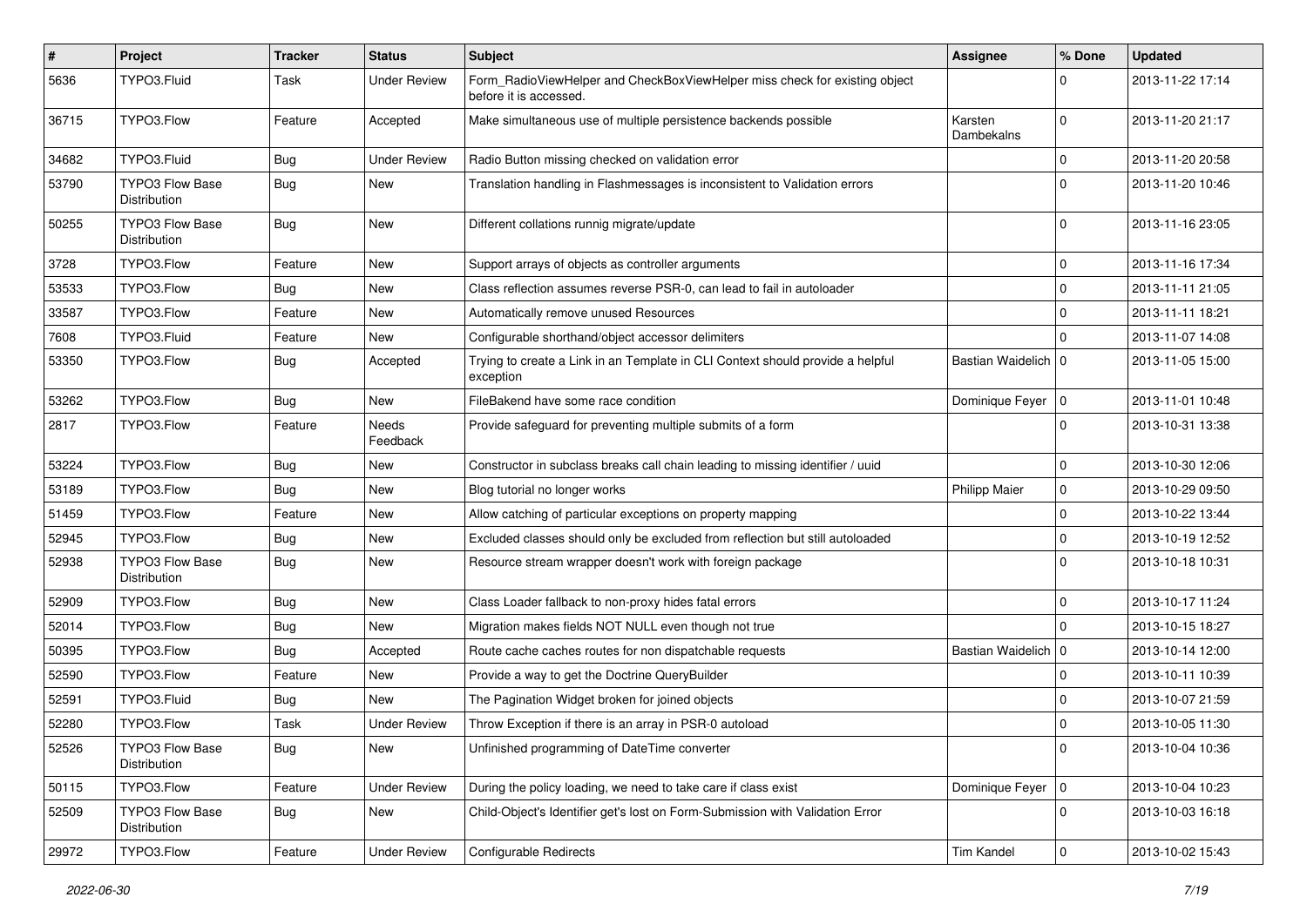| #     | Project     | <b>Tracker</b> | <b>Status</b>       | <b>Subject</b>                                                                                        | <b>Assignee</b>             | % Done      | <b>Updated</b>   |
|-------|-------------|----------------|---------------------|-------------------------------------------------------------------------------------------------------|-----------------------------|-------------|------------------|
| 40081 | TYPO3.Fluid | Feature        | New                 | Allow assigned variables as keys in arrays                                                            |                             | 0           | 2013-10-02 09:38 |
| 52430 | TYPO3.Flow  | Bug            | New                 | Cannot convert from UUID to auto-increment ID                                                         |                             | $\mathbf 0$ | 2013-10-01 15:48 |
| 52419 | TYPO3.Fluid | <b>Bug</b>     | New                 | Wrong PHPDocs notation for default value inline f:translate viewhelper                                |                             | $\mathbf 0$ | 2013-10-01 09:10 |
| 35030 | TYPO3.Flow  | Feature        | <b>Under Review</b> | Dynamic locale detection                                                                              | Karsten<br>Dambekalns       | $\Omega$    | 2013-09-26 18:08 |
| 52185 | TYPO3.Flow  | <b>Bug</b>     | New                 | PositionalArraySorter should detect recursive dependencies                                            |                             | $\Omega$    | 2013-09-23 13:02 |
| 27561 | TYPO3.Flow  | Task           | Accepted            | Complete documentation                                                                                |                             | 84          | 2013-09-23 12:56 |
| 46823 | TYPO3.Flow  | Task           | Accepted            | Detect APC and APCu correctly                                                                         |                             | 0           | 2013-09-18 09:28 |
| 51704 | TYPO3.Flow  | <b>Bug</b>     | New                 | TYPO3\Flow\Error\Exception thrown in file ErrorHandler.php                                            |                             | $\mathbf 0$ | 2013-09-17 08:42 |
| 52005 | TYPO3.Flow  | <b>Bug</b>     | <b>New</b>          | TYPO3\Flow\Error\Exception thrown in file ErrorHandler.php                                            |                             | $\mathbf 0$ | 2013-09-14 14:22 |
| 51972 | TYPO3.Flow  | <b>Bug</b>     | New                 | Joins for every deep property constraint make cartesian selection                                     | Adrian Föder                | $\mathbf 0$ | 2013-09-13 10:04 |
| 51847 | TYPO3.Flow  | <b>Bug</b>     | New                 | Overiding controller actions with other required parameter sets results in fatal error.               |                             | $\mathbf 0$ | 2013-09-09 10:54 |
| 49423 | TYPO3.Flow  | <b>Bug</b>     | New                 | Role name and packageKey are not accessible                                                           |                             | 0           | 2013-09-05 10:26 |
| 51530 | TYPO3.Flow  | Task           | New                 | Improve speed of Files::readDirectoryRecursively using RecursiveDirectoryIterator?                    |                             | $\mathbf 0$ | 2013-08-29 19:49 |
| 47456 | TYPO3.Flow  | Feature        | New                 | ManyToOne and OneToOne Relations of Objects passed as Action Argument are<br>loaded automatically     |                             | $\Omega$    | 2013-08-28 15:11 |
| 51312 | TYPO3.Flow  | <b>Bug</b>     | New                 | Default php error handler generates warning (when loading<br>TYPO3\Flow\Error\Exception class)        |                             | $\Omega$    | 2013-08-24 16:07 |
| 51286 | TYPO3.Flow  | Task           | <b>New</b>          | Custom error views should introduce a controller context somehow                                      |                             | $\mathbf 0$ | 2013-08-23 11:24 |
| 51277 | TYPO3.Fluid | Feature        | New                 | ViewHelper context should be aware of actual file occurrence                                          |                             | $\mathbf 0$ | 2013-08-23 08:43 |
| 33069 | TYPO3.Flow  | Task           | New                 | Make command output sparse, implement generic verbose switch                                          |                             | $\mathbf 0$ | 2013-08-19 14:33 |
| 35709 | TYPO3.Flow  | Task           | <b>New</b>          | Implement global Command aliases                                                                      |                             | $\mathbf 0$ | 2013-08-19 14:33 |
| 50382 | TYPO3.Flow  | Task           | New                 | Impossible to use arguments in CLI that are added by overriding<br>initializeCommandMethodArguments() |                             | $\Omega$    | 2013-08-19 14:32 |
| 51100 | TYPO3.Fluid | Feature        | <b>New</b>          | Links with absolute URI should have the option of URI Scheme                                          |                             | $\mathbf 0$ | 2013-08-16 12:06 |
| 47859 | TYPO3.Flow  | Task           | Accepted            | Logging: Do not log all decisions in \TYPO3\Flow\Security\Aspect\LoggingAspect                        | Robert Lemke                | $\mathbf 0$ | 2013-08-14 16:10 |
| 39791 | TYPO3.Flow  | <b>Bug</b>     | New                 | Reflection data of old aspect is not removed                                                          |                             | $\mathbf 0$ | 2013-08-14 15:40 |
| 40998 | TYPO3.Fluid | <b>Bug</b>     | <b>Under Review</b> | Missing parent request namespaces in form field name prefix                                           | Sebastian<br>Kurfuerst      | $\Omega$    | 2013-08-14 15:39 |
| 36662 | TYPO3.Fluid | <b>Bug</b>     | Needs<br>Feedback   | Checked state isn't always correct when property is collection                                        | Kevin Ulrich<br>Moschallski | $\mathbf 0$ | 2013-08-14 15:39 |
| 47858 | TYPO3.Flow  | <b>Bug</b>     | Needs<br>Feedback   | Remove .htaccess from Composer Installer Essentials                                                   | Christopher<br>Hlubek       | 0           | 2013-08-14 15:35 |
| 46425 | TYPO3.Flow  | Task           | <b>Under Review</b> | DI proxy classes use raw reflection instead of RelfectionService                                      | Christian Müller            | $\mathbf 0$ | 2013-08-14 15:35 |
| 45041 | TYPO3.Flow  | <b>Bug</b>     | New                 | Set file permissions doesnt work                                                                      |                             | $\pmb{0}$   | 2013-08-14 15:35 |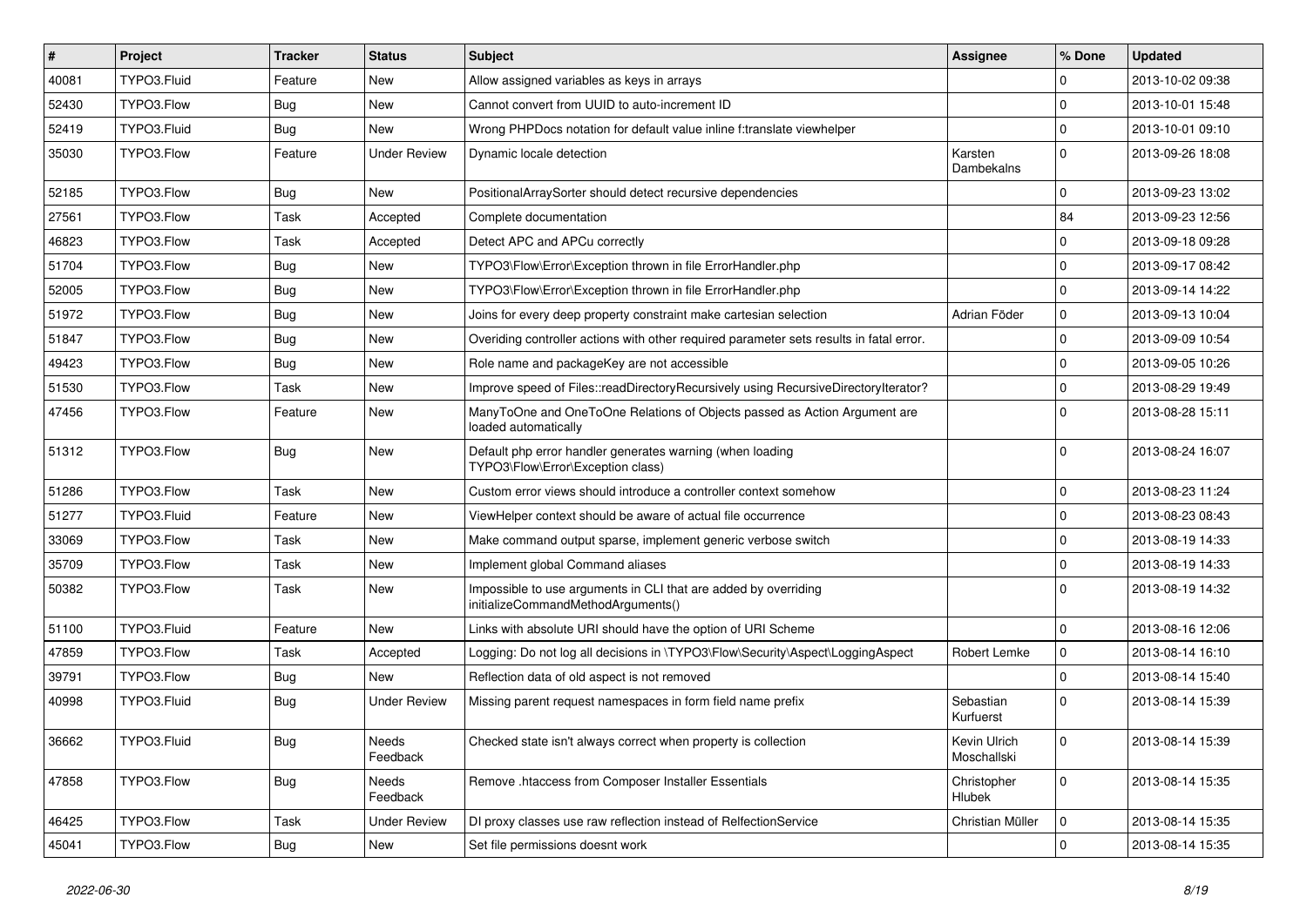| $\vert$ # | Project                                | <b>Tracker</b> | <b>Status</b>            | Subject                                                                                                                                | <b>Assignee</b>       | % Done      | <b>Updated</b>   |
|-----------|----------------------------------------|----------------|--------------------------|----------------------------------------------------------------------------------------------------------------------------------------|-----------------------|-------------|------------------|
| 44361     | TYPO3.Flow                             | <b>Bug</b>     | New                      | TYPO3\Flow\I18n\Formatter\DatetimeFormatter - caching DATETIME type                                                                    |                       | 0           | 2013-08-14 15:35 |
| 44203     | TYPO3.Flow                             | <b>Bug</b>     | <b>Needs</b><br>Feedback | Session implementation is still racy                                                                                                   | Robert Lemke          | $\mathbf 0$ | 2013-08-14 15:35 |
| 44186     | TYPO3.Flow                             | <b>Bug</b>     | New                      | Request does not accept custom Content-Type                                                                                            |                       | $\mathbf 0$ | 2013-08-14 15:35 |
| 44185     | TYPO3.Flow                             | <b>Bug</b>     | New                      | XML body always need a root node                                                                                                       |                       | 0           | 2013-08-14 15:35 |
| 44184     | TYPO3.Flow                             | <b>Bug</b>     | New                      | Request arguments are not merged correctly for single object actions                                                                   |                       | 0           | 2013-08-14 15:35 |
| 44148     | TYPO3.Flow                             | <b>Bug</b>     | New                      | Documentation for executeCommand() needs clarification                                                                                 |                       | $\mathbf 0$ | 2013-08-14 15:35 |
| 43541     | TYPO3.Flow                             | <b>Bug</b>     | New                      | Incomplete classes path detection for PSR-0                                                                                            |                       | $\mathbf 0$ | 2013-08-14 15:35 |
| 43190     | TYPO3.Flow                             | <b>Bug</b>     | Accepted                 | Misleading exception message for incompatible database structure                                                                       | Karsten<br>Dambekalns | 0           | 2013-08-14 15:35 |
| 42101     | TYPO3.Flow                             | <b>Bug</b>     | New                      | Proxyclasses are not rebuild in Development context unless cache is empty                                                              |                       | $\mathbf 0$ | 2013-08-14 15:35 |
| 42601     | TYPO3.Flow                             | <b>Bug</b>     | <b>Under Review</b>      | Content Security: QOM rewriting is omitted if used in certain cases in an Action<br>Controller                                         | Robert Lemke          | 100         | 2013-08-14 15:35 |
| 42465     | TYPO3.Flow                             | Task           | <b>New</b>               | Document i18n settings                                                                                                                 |                       | $\mathbf 0$ | 2013-08-14 15:35 |
| 40854     | TYPO3.Flow                             | Task           | New                      | Update security documentation (authentication in 1.2)                                                                                  |                       | $\mathbf 0$ | 2013-08-14 15:35 |
| 39096     | TYPO3.Flow                             | <b>Bug</b>     | New                      | Unnecessary compile invoked in non production context?                                                                                 |                       | 0           | 2013-08-14 15:35 |
| 27798     | TYPO3.Flow                             | <b>Bug</b>     | Accepted                 | CSRF protection not working for forms in a plugin                                                                                      |                       | 0           | 2013-08-14 15:35 |
| 46289     | TYPO3.Fluid                            | <b>Bug</b>     | <b>Needs</b><br>Feedback | Enable Escaping Interceptor in XML request format                                                                                      |                       | $\Omega$    | 2013-08-14 15:35 |
| 45384     | TYPO3.Fluid                            | <b>Bug</b>     | New                      | Persisted entity object in widget-configuration cannot be deserialized (after reload)                                                  |                       | 0           | 2013-08-14 15:35 |
| 47419     | TYPO3 Flow Base<br><b>Distribution</b> | <b>Bug</b>     | New                      | Composer issues                                                                                                                        |                       | $\Omega$    | 2013-08-14 15:34 |
| 50080     | TYPO3.Flow                             | <b>Bug</b>     | <b>Needs</b><br>Feedback | Broken concept for CLI/Web separation                                                                                                  | Karsten<br>Dambekalns | $\mathbf 0$ | 2013-08-13 08:42 |
| 50869     | TYPO3.Flow                             | <b>Bug</b>     | New                      | key() invoked on object                                                                                                                |                       | $\mathbf 0$ | 2013-08-07 13:18 |
| 36800     | TYPO3.Flow                             | Task           | Accepted                 | Streamline Resource object API                                                                                                         | Robert Lemke          | 50          | 2013-08-02 17:03 |
| 50342     | TYPO3.Flow                             | <b>Bug</b>     | New                      | PropertyMapper: Use of interface method before implementation check                                                                    |                       | 0           | 2013-07-23 16:42 |
| 50262     | TYPO3.Flow                             | Feature        | New                      | Add Keywords to composer Json                                                                                                          |                       | 0           | 2013-07-21 22:49 |
| 50130     | <b>TYPO3 Flow Base</b><br>Distribution | Bug            | <b>Needs</b><br>Feedback | Different fallback for php.exe on windows                                                                                              |                       | $\Omega$    | 2013-07-21 21:43 |
| 47429     | TYPO3.Flow                             | Bug            | New                      | Global policy files no longer allowed                                                                                                  |                       | $\pmb{0}$   | 2013-07-14 19:20 |
| 49039     | TYPO3.Flow                             | Feature        | New                      | RFC: Use PSR-3 logger interface in Flow                                                                                                |                       | $\mathbf 0$ | 2013-07-10 15:19 |
| 49806     | TYPO3.Flow                             | Task           | Accepted                 | Date formatting should care about the time zone                                                                                        | Adrian Föder          | 0           | 2013-07-09 10:16 |
| 49801     | TYPO3.Flow                             | <b>Bug</b>     | New                      | TYPO3\Flow\Security\Exception\AccessDeniedException thrown in file<br>TYPO3_Flow_Security_Authorization_AccessDecisionVoterManager.php |                       | $\mathbf 0$ | 2013-07-09 04:53 |
| 49780     | TYPO3.Flow                             | Bug            | New                      | Roles are not synchronized                                                                                                             |                       | $\mathbf 0$ | 2013-07-08 10:11 |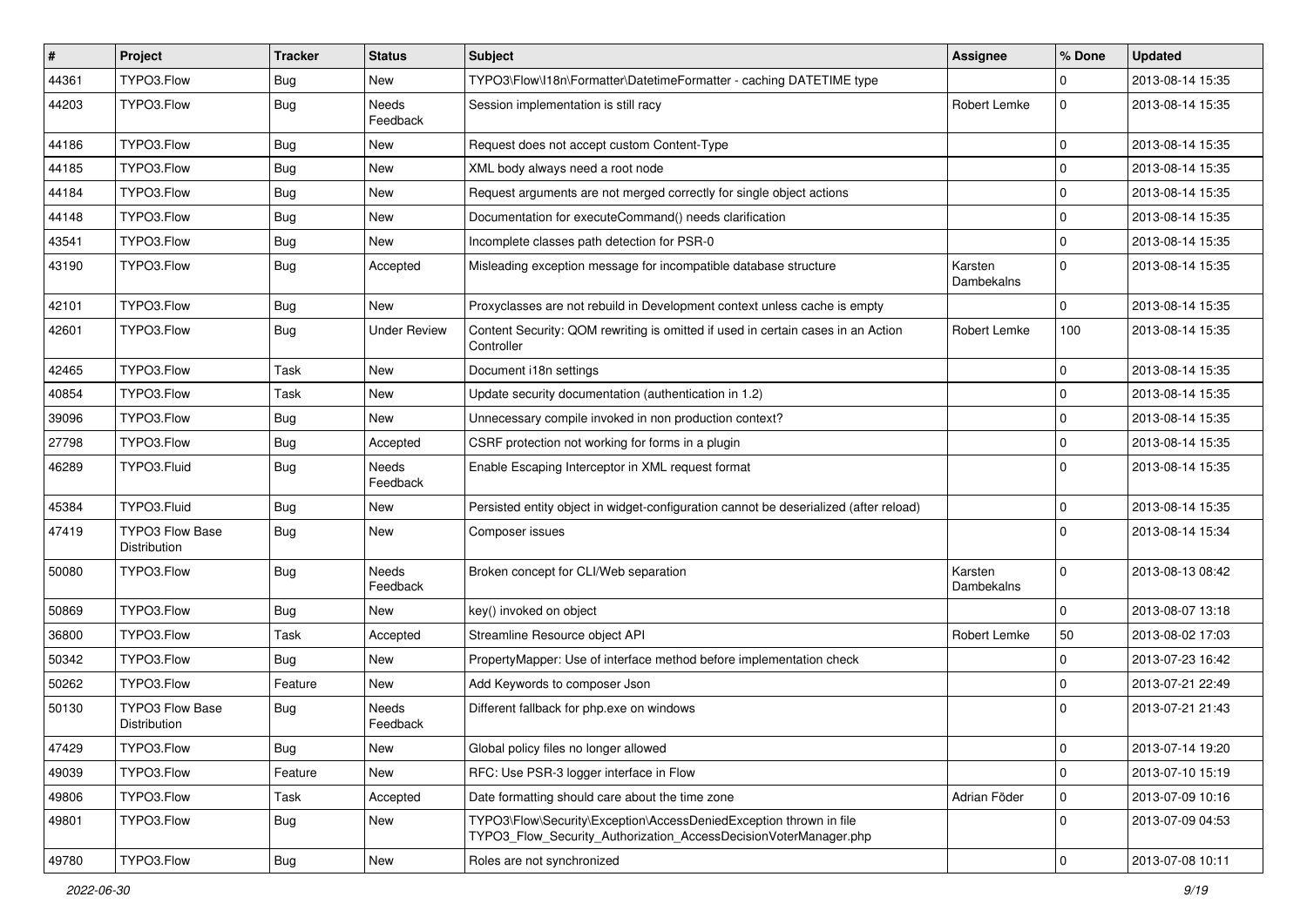| $\vert$ # | Project                                       | <b>Tracker</b> | <b>Status</b>            | <b>Subject</b>                                                                                              | <b>Assignee</b>        | % Done      | <b>Updated</b>   |
|-----------|-----------------------------------------------|----------------|--------------------------|-------------------------------------------------------------------------------------------------------------|------------------------|-------------|------------------|
| 48355     | TYPO3.Fluid                                   | Feature        | <b>New</b>               | Assign output of viewhelper to template variable for further processing.                                    |                        | $\Omega$    | 2013-07-06 18:05 |
| 37302     | TYPO3.Flow                                    | <b>Bug</b>     | <b>Needs</b><br>Feedback | NumberValidator                                                                                             | Carsten Bleicker       | $\Omega$    | 2013-07-03 08:36 |
| 49566     | TYPO3.Flow                                    | Bug            | <b>New</b>               | NULL source values are not handled correctly                                                                | Adrian Föder           | $\mathbf 0$ | 2013-07-02 08:21 |
| 49373     | TYPO3.Flow                                    | Bug            | <b>New</b>               | Methods policy with key "Controllers" is ignored                                                            |                        | $\mathbf 0$ | 2013-06-24 10:03 |
| 32106     | TYPO3.Flow                                    | Feature        | Accepted                 | Support for Object source in PropertyMapper                                                                 |                        | $\mathbf 0$ | 2013-06-24 09:59 |
| 49372     | TYPO3.Flow                                    | Bug            | <b>New</b>               | ObjectConverter ignores implemented interface when mapping subtype                                          |                        | $\mathbf 0$ | 2013-06-24 09:24 |
| 48657     | TYPO3.Flow                                    | Feature        | <b>Under Review</b>      | support HTTP_RANGE                                                                                          |                        | $\mathbf 0$ | 2013-06-20 16:19 |
| 49050     | TYPO3.Flow                                    | Feature        | New                      | Allow Subqueries in QueryInterface                                                                          |                        | $\mathbf 0$ | 2013-06-12 10:43 |
| 49038     | TYPO3.Fluid                                   | Bug            | New                      | form.select does not select the first item if prependOptionValue is used                                    |                        | $\mathbf 0$ | 2013-06-11 22:11 |
| 42408     | <b>TYPO3 Flow Base</b><br><b>Distribution</b> | Story          | New                      | Locale Detection / Selection                                                                                |                        | $\Omega$    | 2013-06-11 13:31 |
| 48898     | TYPO3.Flow                                    | <b>Bug</b>     | <b>New</b>               | configuration for roles fails if one of Policy yaml files contain empty "roles array"                       | Christian Müller       | $\mathbf 0$ | 2013-06-05 19:06 |
| 33551     | TYPO3.Fluid                                   | Bug            | <b>New</b>               | View helper values break out of a partial scope                                                             | Sebastian<br>Kurfuerst | $\Omega$    | 2013-06-05 14:41 |
| 48873     | TYPO3.Flow                                    | <b>Bug</b>     | <b>New</b>               | Error when calling resourceManager->deleteResource on unpublished Resource                                  |                        | $\Omega$    | 2013-06-05 13:46 |
| 48862     | TYPO3.Flow                                    | Feature        | <b>New</b>               | Possibility to exclude package from file monitoring                                                         |                        | $\mathbf 0$ | 2013-06-05 10:03 |
| 48429     | TYPO3.Flow                                    | <b>Bug</b>     | <b>New</b>               | Remove- and update-actions on repository are not persisted                                                  |                        | $\mathbf 0$ | 2013-05-24 18:44 |
| 48409     | TYPO3.Flow                                    | Feature        | <b>New</b>               | Introduce new Annotation "Slot" for wiring signal and slots                                                 |                        | $\mathbf 0$ | 2013-05-23 19:02 |
| 48430     | TYPO3.Flow                                    | Bug            | New                      | Default validator-messages are not correctly formatted                                                      |                        | $\mathbf 0$ | 2013-05-22 00:36 |
| 32707     | TYPO3.Flow                                    | Bug            | Accepted                 | <b>Bad Bad FileBackend</b>                                                                                  | Karsten<br>Dambekalns  | $\Omega$    | 2013-05-21 13:33 |
| 48167     | TYPO3.Flow                                    | Feature        | Accepted                 | Command line account and role browsing                                                                      | Adrian Föder           | $\mathbf 0$ | 2013-05-21 13:28 |
| 47951     | TYPO3.Flow                                    | Feature        | <b>New</b>               | Warn if persistence stack is not empty at the end of a get-request                                          |                        | $\mathbf 0$ | 2013-05-21 13:28 |
| 47404     | TYPO3.Flow                                    | Feature        | New                      | Add getters and setters methods for introduced properties                                                   |                        | $\Omega$    | 2013-05-21 13:28 |
| 47339     | TYPO3.Flow                                    | Feature        | Needs<br>Feedback        | Allow RequestHandlers to get the current Request injected                                                   | Alexander Berl         | $\mathbf 0$ | 2013-05-21 13:28 |
| 47273     | TYPO3.Flow                                    | Feature        | <b>New</b>               | Support mapping properties with differing types for setter and property                                     |                        | $\mathbf 0$ | 2013-05-21 13:28 |
| 46974     | TYPO3.Flow                                    | <b>Bug</b>     | Accepted                 | Original and Proxy class in one file makes it difficult to reach 100% code coverage for<br>functional tests | Christian Müller       | $\Omega$    | 2013-05-21 13:28 |
| 47075     | TYPO3.Flow                                    | Feature        | <b>New</b>               | Make Exception more meaningful                                                                              |                        | $\pmb{0}$   | 2013-05-21 13:28 |
| 46910     | TYPO3.Flow                                    | Feature        | <b>New</b>               | Composer integration - PackageStates.php                                                                    |                        | $\mathbf 0$ | 2013-05-21 13:28 |
| 46816     | TYPO3.Flow                                    | Feature        | <b>New</b>               | Add xcache cache backend                                                                                    |                        | $\pmb{0}$   | 2013-05-21 13:28 |
| 45409     | TYPO3.Flow                                    | Feature        | <b>New</b>               | Support validation of abstract nested properties                                                            |                        | $\mathbf 0$ | 2013-05-21 13:28 |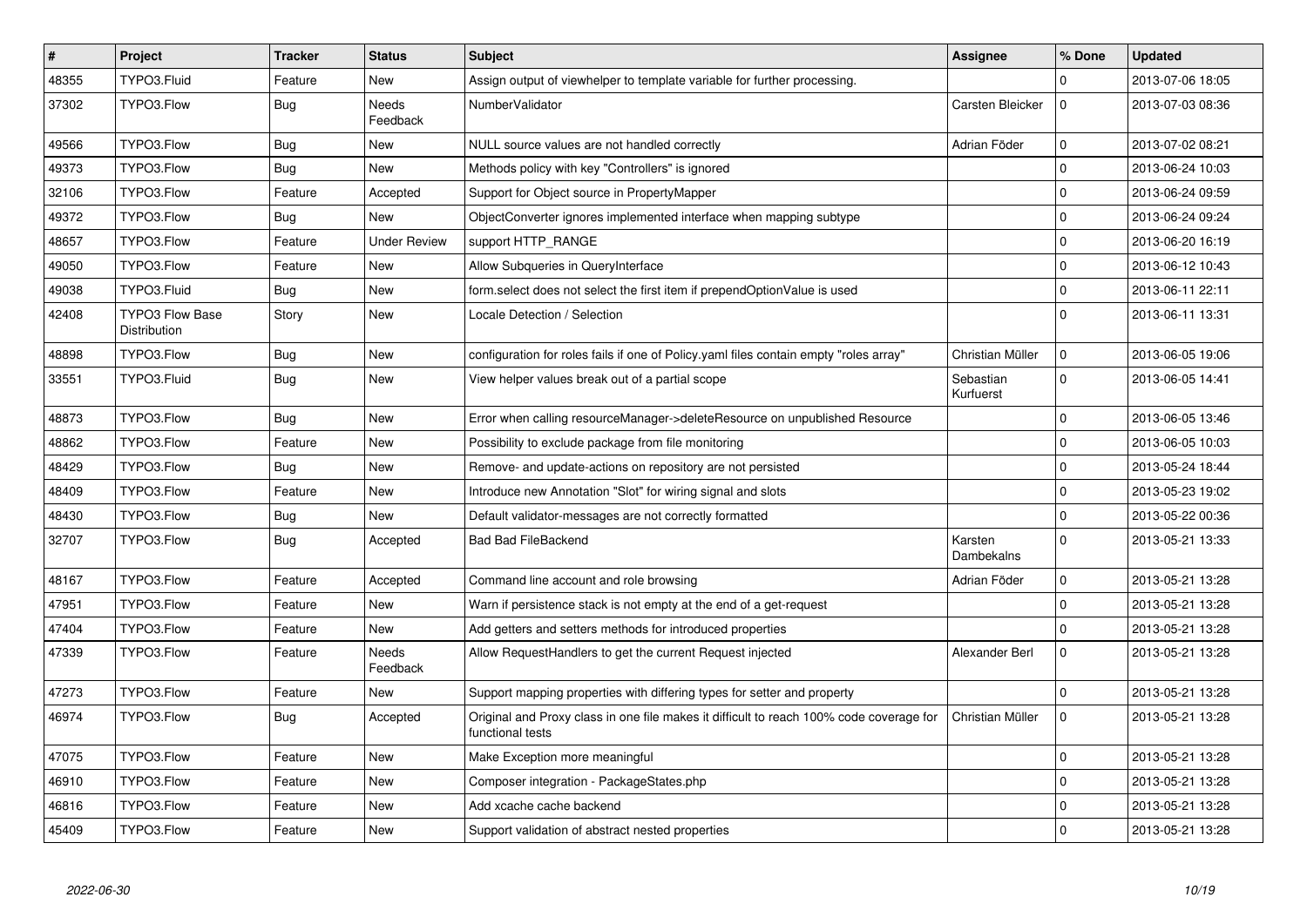| ∦     | Project    | <b>Tracker</b> | <b>Status</b>       | <b>Subject</b>                                                                                          | <b>Assignee</b>         | % Done      | <b>Updated</b>   |
|-------|------------|----------------|---------------------|---------------------------------------------------------------------------------------------------------|-------------------------|-------------|------------------|
| 43192 | TYPO3.Flow | Bug            | Accepted            | findByIdentifier() for non-persisted objects not working for custom identifier properties               | Karsten<br>Dambekalns   | $\Omega$    | 2013-05-21 13:28 |
| 41900 | TYPO3.Flow | Feature        | Accepted            | Check for duplicate PSR-0 autoload namespaces                                                           | Christian Jul<br>Jensen | $\mathbf 0$ | 2013-05-21 13:28 |
| 40555 | TYPO3.Flow | Feature        | Accepted            | Missing command arguments parameter in Core\Booting\Scripts::executeCommand()                           | Karsten<br>Dambekalns   | $\mathbf 0$ | 2013-05-21 13:28 |
| 39910 | TYPO3.Flow | Feature        | Accepted            | Ability to query user based on roles                                                                    |                         | $\mathbf 0$ | 2013-05-21 13:28 |
| 39253 | TYPO3.Flow | Feature        | Accepted            | Remove mirroring mode option and code                                                                   | Karsten<br>Dambekalns   | $\Omega$    | 2013-05-21 13:28 |
| 39609 | TYPO3.Flow | Feature        | Accepted            | <b>Migration Version</b>                                                                                | Karsten<br>Dambekalns   | 50          | 2013-05-21 13:28 |
| 41807 | TYPO3.Flow | Task           | <b>Under Review</b> | Initialize the eventmanager in the EntityManagerInterface                                               |                         | $\Omega$    | 2013-05-21 13:28 |
| 38065 | TYPO3.Flow | Feature        | New                 | Implement content security for DQL queries                                                              | Andreas Förthner   0    |             | 2013-05-21 13:28 |
| 37885 | TYPO3.Flow | Feature        | New                 | Add CLI to show the object-configuration for a FLOW3 object-name                                        | <b>Martin Ficzel</b>    | $\mathbf 0$ | 2013-05-21 13:28 |
| 37352 | TYPO3.Flow | Bug            | <b>Under Review</b> | generateValueHash() should use getIdentifierByObject()                                                  | Karsten<br>Dambekalns   | $\Omega$    | 2013-05-21 13:28 |
| 37373 | TYPO3.Flow | Feature        | <b>Under Review</b> | Make annotation overrides / "injection" via Objects yaml possible                                       | Marc Neuhaus            | $\mathbf 0$ | 2013-05-21 13:28 |
| 37372 | TYPO3.Flow | Feature        | Accepted            | Inheritance in ORM should be configured automatically                                                   | Karsten<br>Dambekalns   | $\Omega$    | 2013-05-21 13:28 |
| 37212 | TYPO3.Flow | Feature        | Accepted            | Edge Side Includes (ESI)                                                                                | Robert Lemke            | $\mathbf 0$ | 2013-05-21 13:28 |
| 44396 | TYPO3.Flow | Task           | Accepted            | Move Doctrine ORM integration onto own namespace                                                        | Karsten<br>Dambekalns   | $\Omega$    | 2013-05-21 13:28 |
| 44375 | TYPO3.Flow | Task           | Accepted            | Make all persistence reads go through repositories                                                      | Karsten<br>Dambekalns   | $\Omega$    | 2013-05-21 13:28 |
| 32607 | TYPO3.Flow | Feature        | Needs<br>Feedback   | Export localized strings for JS consumption                                                             | Karsten<br>Dambekalns   | $\Omega$    | 2013-05-21 13:28 |
| 30890 | TYPO3.Flow | Feature        | Accepted            | Developer Toolbar                                                                                       | Christian Müller        | $\mathbf 0$ | 2013-05-21 13:28 |
| 28052 | TYPO3.Flow | Feature        | On Hold             | Possibility to enable or disable accounts                                                               | Julian Kleinhans        | 60          | 2013-05-21 13:28 |
| 26943 | TYPO3.Flow | Feature        | Needs<br>Feedback   | Add i18n support to domain models                                                                       | Karsten<br>Dambekalns   | $\Omega$    | 2013-05-21 13:28 |
| 46716 | TYPO3.Flow | <b>Bug</b>     | New                 | Empty class names in DependencyInjection proxy code when using Caches /<br>Factory-created dependencies |                         | $\Omega$    | 2013-05-21 13:22 |
| 47325 | TYPO3.Flow | <b>Bug</b>     | <b>Under Review</b> | ReflectionData and classSchema caches need not be freezable                                             |                         | $\mathbf 0$ | 2013-05-21 13:08 |
| 47331 | TYPO3.Flow | <b>Bug</b>     | Accepted            | ObjectManager shutdown with Dependency Injection Proxy causes fatal errors                              |                         | $\mathbf 0$ | 2013-05-21 13:06 |
| 47487 | TYPO3.Flow | <b>Bug</b>     | New                 | Functional test classes in package without classes are not compiled                                     |                         | 0           | 2013-05-21 12:19 |
| 47950 | TYPO3.Flow | <b>Bug</b>     | New                 | import of remote resources                                                                              |                         | $\mathbf 0$ | 2013-05-21 11:52 |
| 48093 | TYPO3.Flow | <b>Bug</b>     | New                 | AbstractCompositeValidators memory consumption continuously grow                                        |                         | $\mathbf 0$ | 2013-05-21 11:49 |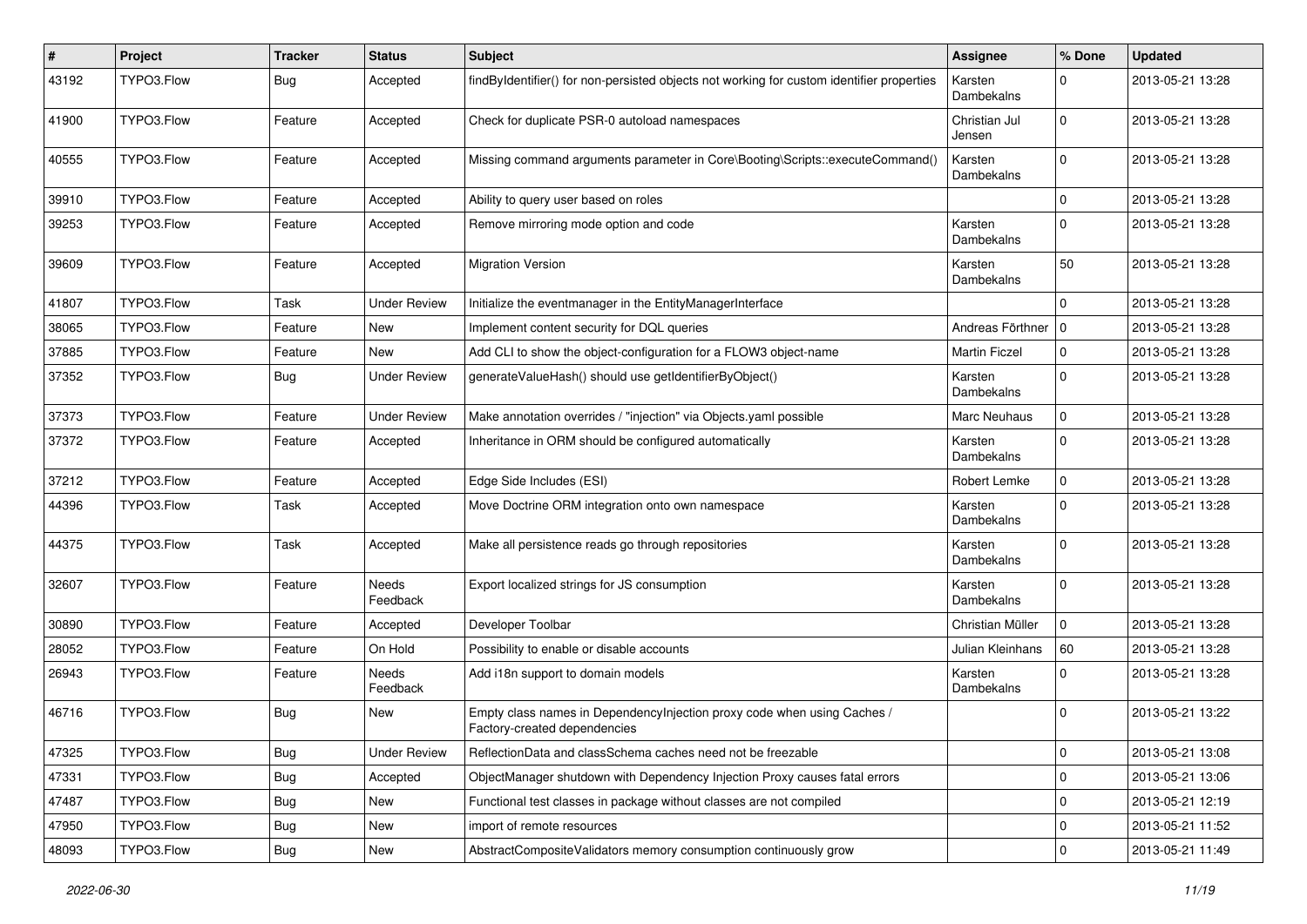| $\sharp$ | <b>Project</b>                                | <b>Tracker</b> | <b>Status</b>            | <b>Subject</b>                                                                                                                                    | <b>Assignee</b>       | % Done      | <b>Updated</b>   |
|----------|-----------------------------------------------|----------------|--------------------------|---------------------------------------------------------------------------------------------------------------------------------------------------|-----------------------|-------------|------------------|
| 48296    | TYPO3.Flow                                    | Task           | <b>Needs</b><br>Feedback | Missing method in ExceptionHandlerInterface                                                                                                       |                       | $\Omega$    | 2013-05-21 11:39 |
| 46689    | TYPO3.Flow                                    | Bug            | <b>New</b>               | The new ClassLoader swallows Fatal Errors                                                                                                         | Marc Neuhaus          | $\mathbf 0$ | 2013-05-14 09:21 |
| 3306     | TYPO3.Flow                                    | Feature        | Accepted                 | Flush routes cache automatically on class file modifications                                                                                      | Robert Lemke          | $\mathbf 0$ | 2013-05-06 12:34 |
| 47818    | TYPO3.Welcome                                 | Bug            | <b>New</b>               | Wrong link on Welcome screen                                                                                                                      |                       | $\mathbf 0$ | 2013-05-02 12:01 |
| 45851    | TYPO3.Flow                                    | Feature        | <b>Needs</b><br>Feedback | Allow referencing environment variables in Settings.yaml                                                                                          | Adrian Föder          | $\Omega$    | 2013-04-30 14:12 |
| 47669    | TYPO3.Fluid                                   | Task           | <b>New</b>               | FormViewHelper does not define the default request method                                                                                         |                       | $\Omega$    | 2013-04-28 16:39 |
| 47638    | <b>TYPO3 Flow Base</b><br><b>Distribution</b> | Bug            | <b>New</b>               | Delete a ValueObject by its identity                                                                                                              |                       | $\Omega$    | 2013-04-27 13:14 |
| 47637    | <b>TYPO3 Flow Base</b><br>Distribution        | <b>Bug</b>     | <b>New</b>               | Property with @ORM\Column(nullable=true,type="decimal",scale=2) results as type<br>"string" in Collection Objects and not as expected as "double" |                       | $\Omega$    | 2013-04-27 12:14 |
| 47601    | <b>TYPO3 Flow Base</b><br><b>Distribution</b> | Bug            | <b>New</b>               | Template Path of Submodules contains lowercase Namespace                                                                                          |                       | $\Omega$    | 2013-04-26 14:33 |
| 47423    | <b>TYPO3 Flow Base</b><br>Distribution        | Task           | <b>Under Review</b>      | Decouple TYPO3.Party from Flow                                                                                                                    | Christian Müller      | $\mathbf 0$ | 2013-04-22 09:34 |
| 47052    | <b>TYPO3 Flow Base</b><br>Distribution        | Bug            | <b>New</b>               | Clear doctrine caches after migration applied                                                                                                     |                       | $\Omega$    | 2013-04-08 18:30 |
| 27088    | TYPO3.Flow                                    | Bug            | On Hold                  | initializeObject() is called too early when reconstructing entities                                                                               |                       | $\Omega$    | 2013-04-08 17:53 |
| 38379    | TYPO3.Eel                                     | Feature        | <b>New</b>               | Implement a Eel-ViewHelper                                                                                                                        |                       | $\Omega$    | 2013-04-08 11:03 |
| 29405    | TYPO3.Flow                                    | Bug            | <b>New</b>               | When storing a new entity inside the session, it will be fully serialized instead of just<br>the reference being stored                           |                       | $\Omega$    | 2013-04-04 11:34 |
| 46210    | TYPO3.Flow                                    | <b>Bug</b>     | Needs<br>Feedback        | securityContext->getParty() in the initializeObject() method of a session-Scope object<br>throws exception on second request                      |                       | $\Omega$    | 2013-03-27 10:44 |
| 45345    | TYPO3.Fluid                                   | Feature        | Needs<br>Feedback        | Easy to use comments for fluid that won't show in output                                                                                          |                       | $\Omega$    | 2013-03-26 20:40 |
| 46545    | TYPO3.Fluid                                   | Feature        | New                      | Better support for arrays in options of SelectViewHelper                                                                                          |                       | $\mathbf 0$ | 2013-03-22 13:35 |
| 46244    | <b>TYPO3 Flow Base</b><br><b>Distribution</b> | <b>Bug</b>     | <b>Under Review</b>      | Remove call to PHP_BINDIR in CoreCommandController                                                                                                |                       | $\Omega$    | 2013-03-19 11:39 |
| 46371    | TYPO3.Flow                                    | Feature        | <b>New</b>               | Support compilation of static information in proxy classes                                                                                        | Christopher<br>Hlubek | $\Omega$    | 2013-03-16 21:26 |
| 46318    | TYPO3.Flow                                    | Feature        | <b>New</b>               | [caching framework] Extend cache interface to handle multiple entries                                                                             |                       | $\mathbf 0$ | 2013-03-15 12:19 |
| 46216    | TYPO3.Flow                                    | Feature        | <b>New</b>               | Add wincache cache backend                                                                                                                        |                       | $\mathbf 0$ | 2013-03-12 20:55 |
| 46120    | TYPO3.Flow                                    | <b>Bug</b>     | <b>New</b>               | Important step missing in the installation chapter                                                                                                |                       | $\mathbf 0$ | 2013-03-08 10:23 |
| 45253    | TYPO3.Flow                                    | Task           | Accepted                 | Throw exception in PointcutMethodNameFilter if given method's argument does not<br>match the actual method signature                              | Christian Müller      | $\Omega$    | 2013-03-07 16:33 |
| 46097    | TYPO3.Flow                                    | <b>Bug</b>     | <b>New</b>               | Logged in user gets session of an other logged in user                                                                                            | Robert Lemke          | $\Omega$    | 2013-03-07 12:52 |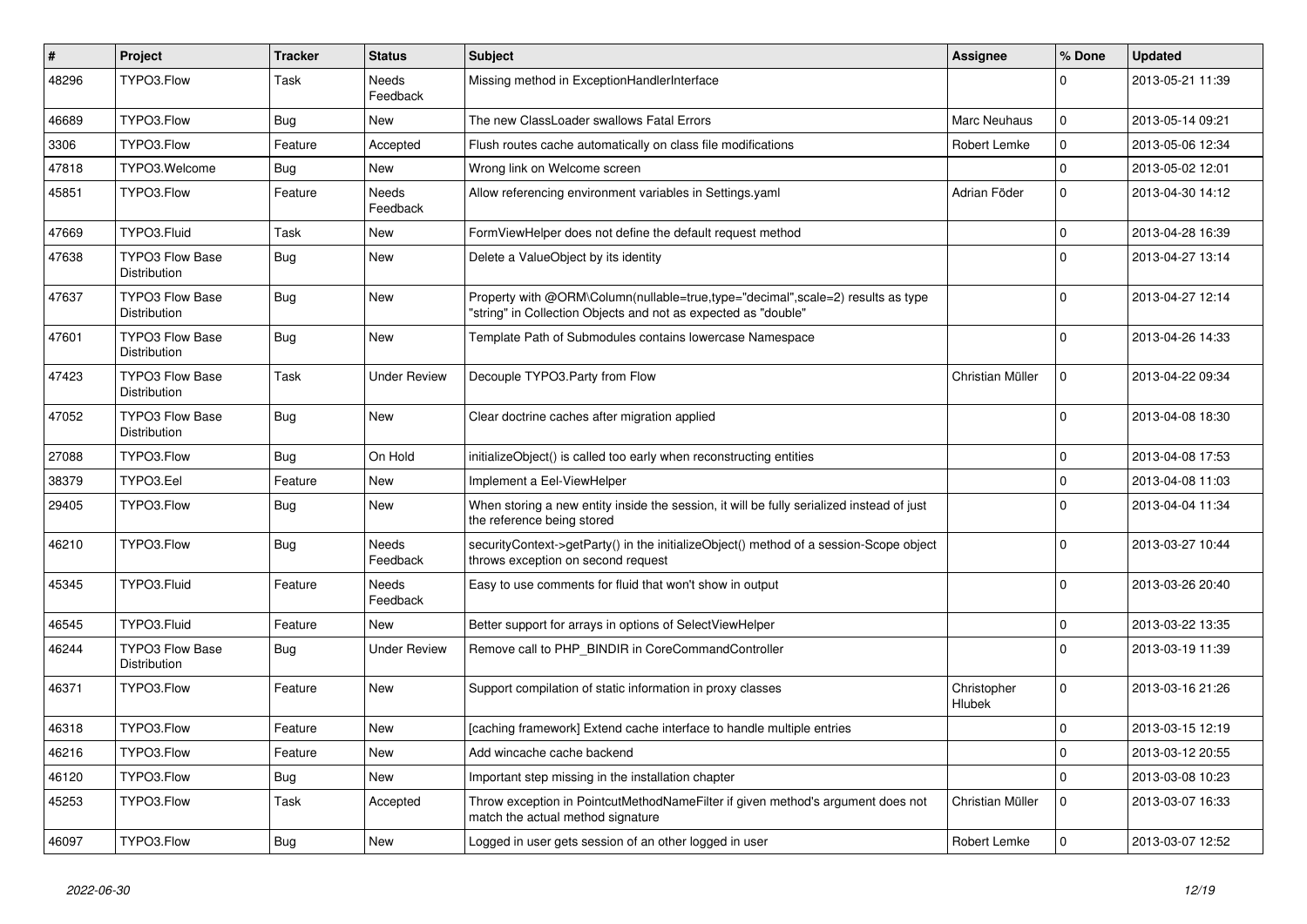| $\sharp$ | Project                                | <b>Tracker</b> | <b>Status</b>       | <b>Subject</b>                                                                     | <b>Assignee</b>       | % Done       | <b>Updated</b>   |
|----------|----------------------------------------|----------------|---------------------|------------------------------------------------------------------------------------|-----------------------|--------------|------------------|
| 46091    | TYPO3.Fluid                            | Task           | Needs<br>Feedback   | Show source file name and position on exceptions during parsing                    |                       |              | 2013-03-07 11:26 |
| 46073    | TYPO3.Flow                             | <b>Bug</b>     | <b>Under Review</b> | Scripts::executeCommand must be usable outsite of TYPO3.Flow                       |                       | $\mathbf 0$  | 2013-03-06 19:14 |
| 46066    | TYPO3.Flow                             | <b>Bug</b>     | New                 | Currency formatter uses wrong format for ISO 4217 currency codes                   |                       | $\mathbf 0$  | 2013-03-06 16:29 |
| 46050    | TYPO3.Flow                             | Feature        | New                 | To decouple log file writing at Logger->logException                               |                       | $\mathbf 0$  | 2013-03-05 21:43 |
| 46011    | TYPO3.Flow                             | Task           | New                 | Validate annotation with missing type should throw useful error                    |                       | $\mathbf 0$  | 2013-03-04 12:42 |
| 46010    | TYPO3.Flow                             | <b>Bug</b>     | New                 | Generating a DiscriminatorMap with base class in different namespace does not work |                       | $\mathbf 0$  | 2013-03-04 12:30 |
| 46009    | TYPO3.Flow                             | Task           | New                 | Improve error message for missing class in Flow annotation driver                  |                       | $\mathbf 0$  | 2013-03-04 12:25 |
| 38222    | TYPO3.Flow                             | Feature        | New                 | Step execution signals with concrete name                                          |                       | $\mathbf 0$  | 2013-02-21 16:39 |
| 45623    | TYPO3.Flow                             | <b>Bug</b>     | <b>New</b>          | SQL error when calling TYPO3. Blog Setup controller                                |                       | 0            | 2013-02-21 12:16 |
| 45669    | TYPO3.Flow                             | Bug            | New                 | PersistentObjectConverter does not convert ValueObjects by identity                |                       | $\mathbf 0$  | 2013-02-20 17:59 |
| 45640    | TYPO3.Flow                             | Bug            | New                 | Every relation is set to cascade=all if the related entity is no aggregate root    |                       | $\mathbf 0$  | 2013-02-20 15:31 |
| 3585     | TYPO3.Flow                             | Major Feature  | New                 | Implement support for value objects                                                |                       | $\mathbf 0$  | 2013-02-20 14:45 |
| 45611    | TYPO3.Flow                             | <b>Bug</b>     | New                 | Destruction of session after logout should be configurable                         |                       | $\mathbf 0$  | 2013-02-19 16:41 |
| 26765    | TYPO3.Flow                             | Feature        | Accepted            | Support class schema features for every reflected class                            | Karsten<br>Dambekalns | $\Omega$     | 2013-02-14 20:47 |
| 28016    | TYPO3.Flow                             | <b>Bug</b>     | Needs<br>Feedback   | Cascade remove of cleared ArrayCollection                                          | Karsten<br>Dambekalns | $\Omega$     | 2013-02-14 20:46 |
| 45394    | TYPO3.Fluid                            | Task           | New                 | Forwardport Unit test for standalone view                                          |                       | $\mathbf 0$  | 2013-02-11 22:39 |
| 45386    | TYPO3.Flow                             | Bug            | New                 | Package::buildArrayOfClassFiles tries to determine class names from file paths     |                       | $\mathbf 0$  | 2013-02-11 19:54 |
| 45100    | TYPO3.Flow                             | Feature        | <b>Under Review</b> | RequestDispatchingAspect should check if entry point can handle current request    | Christopher<br>Hlubek | $\Omega$     | 2013-02-08 15:32 |
| 45272    | TYPO3.Flow                             | <b>Bug</b>     | New                 | Related Value Objects get deleted by default cascading                             |                       | $\mathbf 0$  | 2013-02-08 13:50 |
| 45249    | TYPO3.Flow                             | <b>Bug</b>     | New                 | Update composer project-create command listing                                     |                       | $\mathbf 0$  | 2013-02-07 15:17 |
| 45164    | <b>TYPO3 Flow Base</b><br>Distribution | Feature        | Accepted            | Define syntax for validation rules in YAML                                         | Karsten<br>Dambekalns | $\mathbf 0$  | 2013-02-05 10:52 |
| 45153    | TYPO3.Fluid                            | Feature        | New                 | f:be.menus.actionMenuItem - Detection of the current select option is insufficient |                       | $\mathbf 0$  | 2013-02-04 23:17 |
| 45103    | TYPO3.Flow                             | Feature        | New                 | Make static resource URI generation available outside of Fluid                     |                       | $\mathbf 0$  | 2013-02-03 13:16 |
| 44712    | TYPO3.Flow                             | Task           | Accepted            | Decouple Argument-Building in the HTTP-Request-Constructor                         |                       | $\mathbf 0$  | 2013-01-23 11:19 |
| 44738    | TYPO3.Flow                             | Feature        | New                 | Re-Validation of argument's custom validators                                      |                       | $\mathbf{0}$ | 2013-01-23 09:19 |
| 34879    | TYPO3.Flow                             | <b>Bug</b>     | Accepted            | Proxied object is not update()able                                                 | Karsten<br>Dambekalns | $\mathbf 0$  | 2013-01-22 15:17 |
| 39936    | TYPO3.Fluid                            | Feature        | New                 | registerTagAttribute should handle default values                                  |                       | $\pmb{0}$    | 2013-01-21 23:29 |
| 41727    | TYPO3.Flow                             | <b>Bug</b>     | Accepted            | @Flow\Identity and @ORM\InheritanceType("JOINED") can't be used together           | Karsten<br>Dambekalns | 0            | 2013-01-21 17:15 |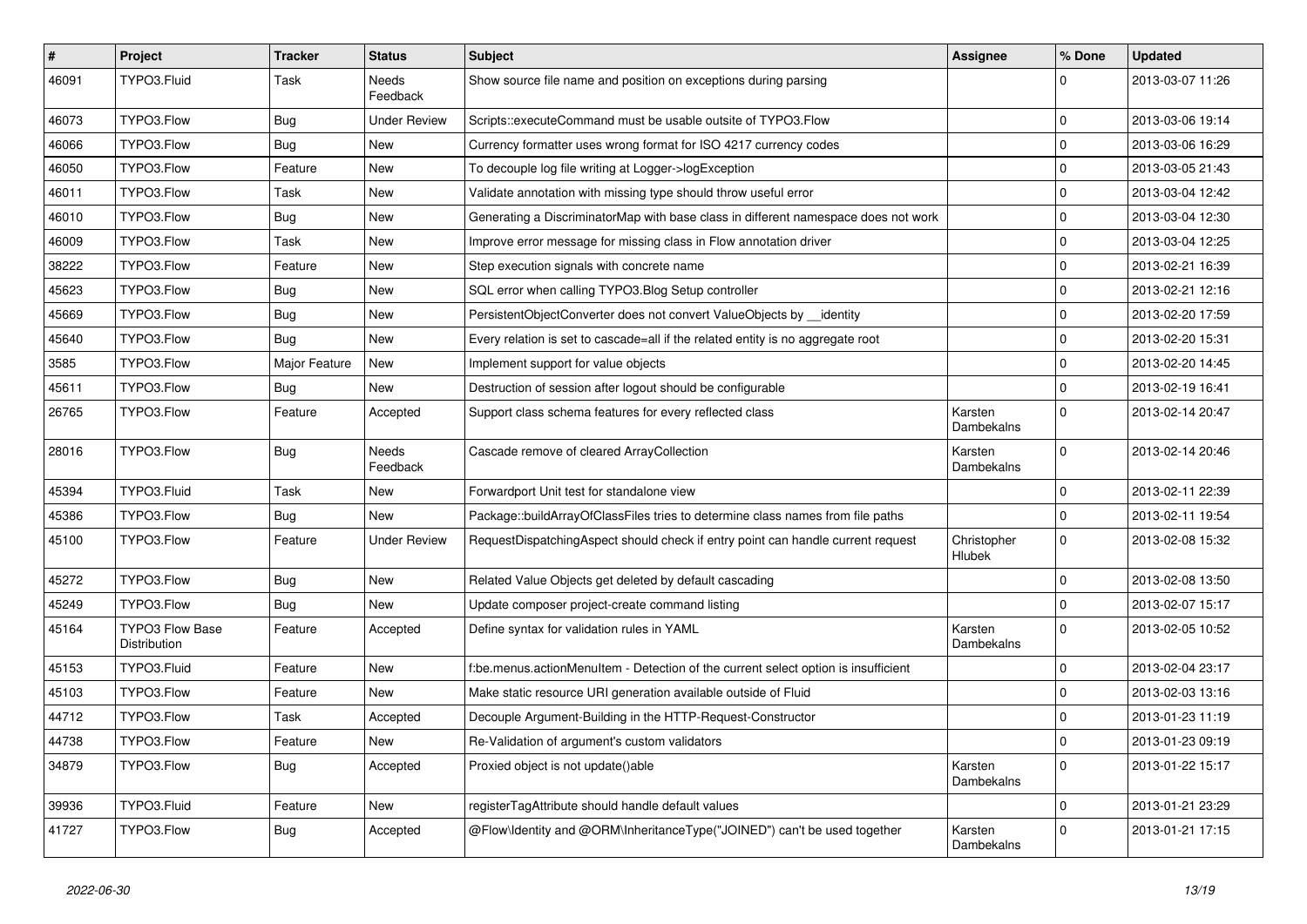| $\pmb{\#}$ | Project                                | <b>Tracker</b> | <b>Status</b>            | <b>Subject</b>                                                                           | <b>Assignee</b>        | % Done      | <b>Updated</b>   |
|------------|----------------------------------------|----------------|--------------------------|------------------------------------------------------------------------------------------|------------------------|-------------|------------------|
| 30423      | TYPO3.Flow                             | Feature        | New                      | Rendering template of other action without forward                                       |                        | 0           | 2013-01-21 14:03 |
| 41029      | TYPO3.Flow                             | Bug            | Accepted                 | Method security is also evaluating abstract classes                                      | Karsten<br>Dambekalns  | $\Omega$    | 2013-01-19 21:55 |
| 44542      | TYPO3.Flow                             | Task           | New                      | Mention the risk of requestPatterns regarding foreign package's SecurityContext<br>usage | Adrian Föder           | $\mathbf 0$ | 2013-01-17 18:39 |
| 44563      | TYPO3.Flow                             | Feature        | New                      | Logged in users via HTTP Basic always get re-authenticated                               |                        | $\mathbf 0$ | 2013-01-16 11:28 |
| 41843      | <b>TYPO3 Flow Base</b><br>Distribution | <b>Bug</b>     | New                      | Composer and rename issues (umbrella issue)                                              |                        | 60          | 2013-01-15 17:19 |
| 44244      | TYPO3.Flow                             | <b>Bug</b>     | New                      | defaultOrderings aren't applied on related objects                                       |                        | 0           | 2013-01-09 18:41 |
| 43967      | TYPO3.Flow                             | <b>Bug</b>     | <b>New</b>               | Error in evaluating orphanRemoval in Flow Annotation driver                              |                        | $\mathbf 0$ | 2013-01-03 11:00 |
| 43930      | TYPO3.Flow                             | Task           | Needs<br>Feedback        | Remove canRender() completely?!                                                          | Sebastian<br>Kurfuerst | 0           | 2012-12-18 15:09 |
| 44078      | TYPO3 Flow Base<br>Distribution        | Task           | <b>New</b>               | Probably false behavior in symlinked environment                                         |                        | 0           | 2012-12-18 13:17 |
| 39414      | TYPO3.Flow                             | <b>Bug</b>     | <b>New</b>               | Security Documentation                                                                   |                        | 0           | 2012-12-15 21:41 |
| 43993      | TYPO3.Flow                             | Task           | <b>New</b>               | Warn when no migrations are found at all during doctrine: migrate                        |                        | $\mathbf 0$ | 2012-12-14 09:30 |
| 43947      | TYPO3.Flow                             | <b>Bug</b>     | New                      | Redirect to login after Session timeout                                                  |                        | 0           | 2012-12-13 12:35 |
| 42606      | TYPO3.Flow                             | <b>Bug</b>     | <b>New</b>               | Content Security with nested objects                                                     |                        | 0           | 2012-12-13 12:35 |
| 41148      | TYPO3.Flow                             | Bug            | New                      | Converting of ValueObjects                                                               |                        | 0           | 2012-12-13 12:35 |
| 40283      | TYPO3.Flow                             | <b>Bug</b>     | New                      | New constructor in grandparent class not called                                          |                        | 0           | 2012-12-13 12:35 |
| 39699      | TYPO3.Flow                             | <b>Bug</b>     | Accepted                 | SQL DDL for TYPO3\FLOW3\Cache\Backend\PdoBackend                                         | Karsten<br>Dambekalns  | $\Omega$    | 2012-12-13 12:35 |
| 38216      | TYPO3.Flow                             | <b>Bug</b>     | <b>Needs</b><br>Feedback | Static method calls in reflected classes refer to _Original class                        |                        | $\Omega$    | 2012-12-13 12:35 |
| 42550      | TYPO3.Flow                             | Task           | Under Review             | Add top-level .htaccess to block everything but Web                                      | Karsten<br>Dambekalns  | 0           | 2012-12-11 22:43 |
| 39088      | TYPO3.Flow                             | Feature        | <b>New</b>               | Add a sgnalslot before compilation                                                       |                        | 0           | 2012-12-11 10:30 |
| 43841      | TYPO3.Flow                             | Feature        | New                      | Add package support to validation errors                                                 |                        | 0           | 2012-12-10 16:20 |
| 28399      | TYPO3.Flow                             | Feature        | <b>Needs</b><br>Feedback | Validation message and code should be configurable for bundled validators                |                        | $\Omega$    | 2012-12-10 15:52 |
| 43572      | TYPO3.Flow                             | Feature        | New                      | Uri should support manipulation of query arguments                                       |                        | $\mathbf 0$ | 2012-12-04 09:55 |
| 3291       | TYPO3.Fluid                            | Feature        | Needs<br>Feedback        | Cacheable viewhelpers                                                                    |                        | 0           | 2012-11-29 17:00 |
| 43071      | TYPO3.Fluid                            | Task           | New                      | Remove TOKENS for adding fallback teplates in B                                          |                        | 0           | 2012-11-18 14:22 |
| 43072      | TYPO3.Fluid                            | Task           | New                      | Remove TOKENS for adding templates fallback in Backporter                                |                        | 0           | 2012-11-18 14:20 |
| 42888      | TYPO3.Flow                             | Bug            | Needs<br>Feedback        | ResourceManager chokes on non existing files                                             |                        | 0           | 2012-11-12 18:02 |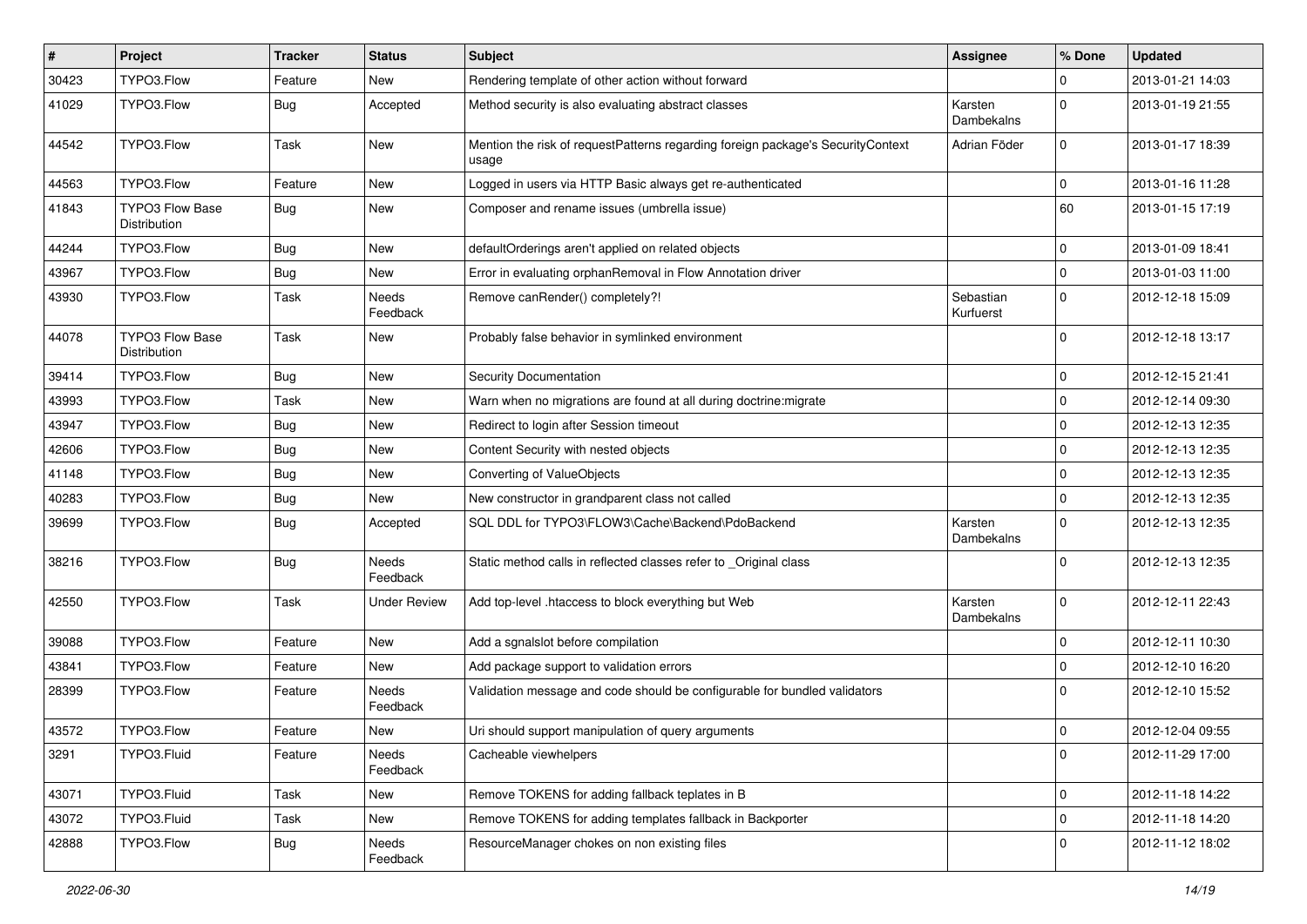| #     | Project                                | <b>Tracker</b> | <b>Status</b>            | <b>Subject</b>                                                                                               | <b>Assignee</b>         | % Done      | <b>Updated</b>   |
|-------|----------------------------------------|----------------|--------------------------|--------------------------------------------------------------------------------------------------------------|-------------------------|-------------|------------------|
| 13559 | TYPO3.Flow                             | <b>Bug</b>     | Accepted                 | ObjectSerializer failes with persistent objects within arrays                                                | Karsten<br>Dambekalns   | $\Omega$    | 2012-11-08 09:39 |
| 41414 | TYPO3.Flow                             | Task           | <b>Needs</b><br>Feedback | Check packageKey naming / file structure below Packages/Vendor                                               |                         | $\Omega$    | 2012-11-07 11:39 |
| 42743 | TYPO3.Fluid                            | Task           | <b>New</b>               | Remove inline style for hidden form fields                                                                   |                         | $\mathbf 0$ | 2012-11-06 23:09 |
| 42407 | <b>TYPO3 Flow Base</b><br>Distribution | Story          | New                      | <b>Asset Management</b>                                                                                      |                         | $\Omega$    | 2012-10-26 09:02 |
| 42397 | TYPO3.Fluid                            | Feature        | New                      | Missing viewhelper for general links                                                                         |                         | $\mathbf 0$ | 2012-10-25 19:20 |
| 40410 | TYPO3.Flow                             | <b>Bug</b>     | Needs<br>Feedback        | Exception when using Apc, Memcached of Redis cache backend for reflection status<br>and object configuration | Karsten<br>Dambekalns   | $\mathbf 0$ | 2012-10-25 15:56 |
| 35720 | TYPO3.Flow                             | <b>Bug</b>     | New                      | Access denied Exception for widget links to actions with a policy                                            |                         | $\mathbf 0$ | 2012-10-25 14:08 |
| 37473 | TYPO3.Flow                             | <b>Bug</b>     | New                      | Subsequent Exceptions related to Doctrine Entity Manager makes it snap shut                                  |                         | $\Omega$    | 2012-10-25 10:29 |
| 5442  | TYPO3.Flow                             | Feature        | <b>New</b>               | Destroy session / logout user on deleting an account                                                         | Andreas Förthner   0    |             | 2012-10-25 08:46 |
| 42240 | TYPO3.Eel                              | Task           | New                      | Make Eel usable outside of TYPO3 Flow                                                                        |                         | $\mathbf 0$ | 2012-10-21 12:32 |
| 10472 | TYPO3.Fluid                            | Feature        | New                      | Fluid Standalone distribution                                                                                |                         | $\mathbf 0$ | 2012-10-16 15:17 |
| 41832 | TYPO3.Flow                             | Task           | New                      | Improve error handling for incompatible packages                                                             | Christian Jul<br>Jensen | $\mathbf 0$ | 2012-10-10 14:44 |
| 41533 | TYPO3.Flow                             | <b>Bug</b>     | <b>Needs</b><br>Feedback | Ignored object-validation in editAction when redirecting back from updateAction                              |                         | $\Omega$    | 2012-10-10 09:27 |
| 41508 | TYPO3 Flow Base<br>Distribution        | Task           | <b>Under Review</b>      | Replace Jasmine by Buster.js                                                                                 |                         | $\Omega$    | 2012-10-01 20:58 |
| 40824 | TYPO3.Flow                             | <b>Bug</b>     | Needs<br>Feedback        | Modified action controller methods not detected properly                                                     | Andreas Förthner        | 0           | 2012-10-01 20:33 |
| 41496 | TYPO3.Flow                             | <b>Bug</b>     | <b>New</b>               | Upload identical Resources, deleting fails                                                                   |                         | $\mathbf 0$ | 2012-10-01 17:57 |
| 41420 | TYPO3.Flow                             | Feature        | New                      | Support entity versioning                                                                                    |                         | $\mathbf 0$ | 2012-09-27 14:11 |
| 39990 | TYPO3.Fluid                            | <b>Bug</b>     | New                      | Same form twice in one template: hidden fields for empty values are only rendered<br>once                    |                         | $\Omega$    | 2012-08-20 11:21 |
| 38038 | TYPO3.Flow                             | Task           | Accepted                 | Proofread FLOW3 manual                                                                                       | Ryan J. Peterson        | $\mathbf 0$ | 2012-08-17 11:16 |
| 39788 | TYPO3.Flow                             | Feature        | New                      | RFC: Repository based NotExistsValidator                                                                     |                         | 0           | 2012-08-14 16:14 |
| 39790 | TYPO3.Kickstart                        | Feature        | New                      | Allow forward slashes where backslashes need to be specified                                                 |                         | $\mathbf 0$ | 2012-08-14 09:28 |
| 36410 | TYPO3.Fluid                            | Feature        | New                      | Allow templates to send arguments back to layout                                                             |                         | 0           | 2012-08-13 11:46 |
| 39674 | TYPO3.Flow                             | Bug            | New                      | \TYPO3\FLOW3\var_dump behaves weird in controller actions doing return                                       |                         | 0           | 2012-08-10 10:09 |
| 38459 | TYPO3.Eel                              | <b>Bug</b>     | New                      | Accessing a not present property/method should error verbosely                                               | Sebastian<br>Kurfuerst  | $\mathbf 0$ | 2012-08-07 17:06 |
| 39432 | <b>TYPO3 Flow Base</b><br>Distribution | Task           | New                      | Clarify introducing properties                                                                               |                         | $\mathbf 0$ | 2012-07-31 23:34 |
| 34674 | TYPO3.Flow                             | Feature        | Accepted                 | NotFoundView is not injected in ActionController                                                             | Robert Lemke            | $\mathbf 0$ | 2012-07-22 10:59 |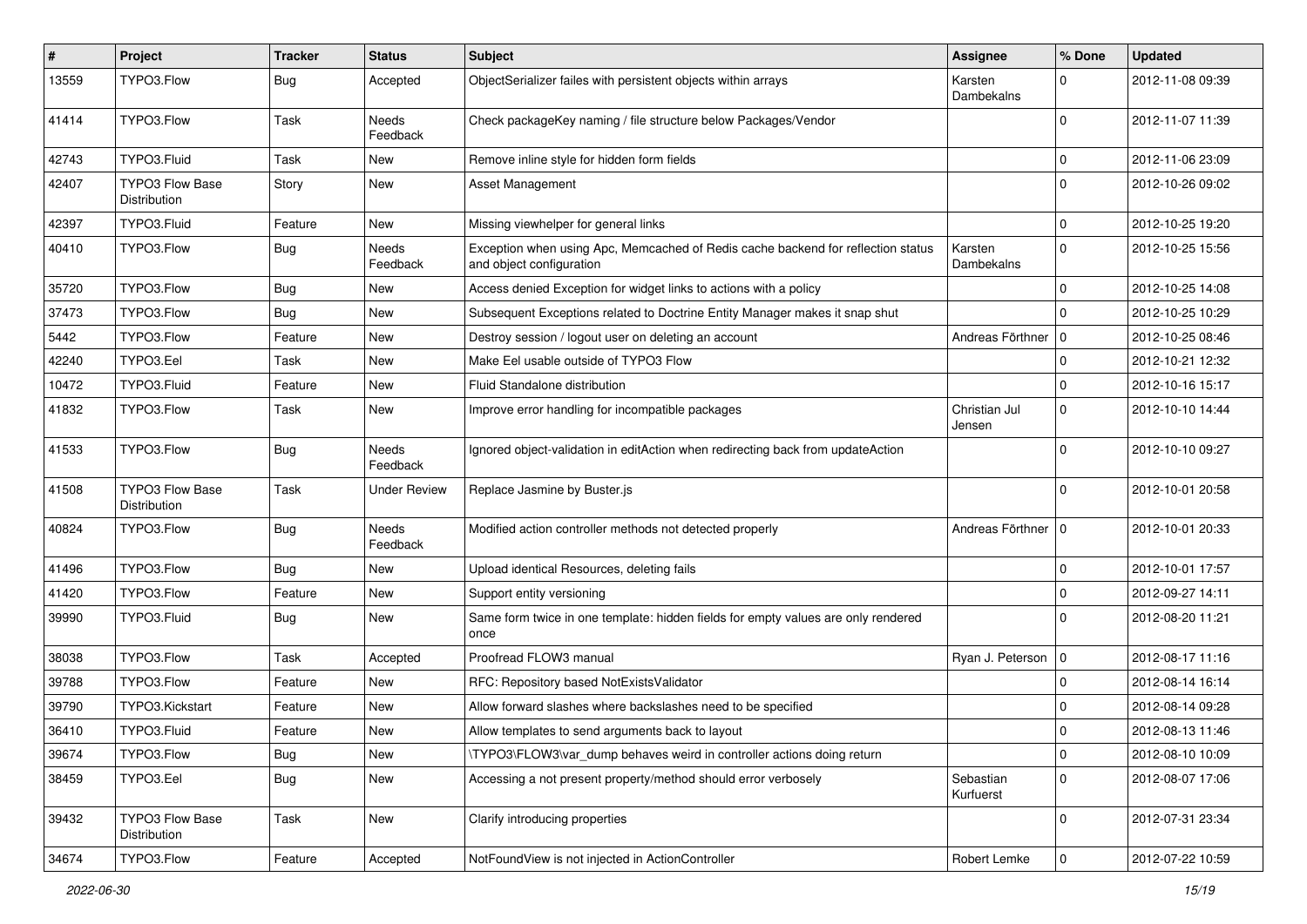| $\pmb{\#}$ | Project                                | <b>Tracker</b> | <b>Status</b>            | <b>Subject</b>                                                                                       | <b>Assignee</b>        | % Done      | <b>Updated</b>   |
|------------|----------------------------------------|----------------|--------------------------|------------------------------------------------------------------------------------------------------|------------------------|-------------|------------------|
| 4704       | TYPO3.Fluid                            | Feature        | <b>New</b>               | Improve parsing exception messages                                                                   |                        | 0           | 2012-07-11 19:00 |
| 38875      | <b>TYPO3 Flow Base</b><br>Distribution | Suggestion     | New                      | Have a Translator object available in action controllers                                             |                        | $\Omega$    | 2012-07-11 15:00 |
| 26745      | TYPO3.Flow                             | Feature        | New                      | MVC should know about entities lying in the session                                                  |                        | 100         | 2012-07-10 12:14 |
| 37354      | TYPO3.Flow                             | Bug            | Accepted                 | Do not apply generateValueHash() and generateUuid() if custom identifier is used                     | Karsten<br>Dambekalns  | 0           | 2012-07-10 08:30 |
| 27322      | TYPO3.Flow                             | Feature        | On Hold                  | Add support for Appserver-in-PHP, which could result in much faster executions.                      | Christopher<br>Hlubek  | $\mathbf 0$ | 2012-07-09 18:11 |
| 30555      | TYPO3.Fluid                            | Feature        | New                      | Make TagBuilder more extensible                                                                      |                        | $\Omega$    | 2012-06-29 12:41 |
| 33628      | TYPO3.Fluid                            | <b>Bug</b>     | <b>Needs</b><br>Feedback | Multicheckboxes (multiselect) for Collections don't work                                             | Christian Müller       | $\mathbf 0$ | 2012-06-28 10:27 |
| 32425      | TYPO3.Flow                             | <b>Bug</b>     | Accepted                 | IpAddressRange methods not completly implemented                                                     | Karsten<br>Dambekalns  | $\Omega$    | 2012-06-28 10:23 |
| 35868      | TYPO3.Flow                             | <b>Bug</b>     | On Hold                  | Unstable condition in Utility\Environment                                                            | Karsten<br>Dambekalns  | $\Omega$    | 2012-06-25 22:37 |
| 37227      | TYPO3.Flow                             | <b>Bug</b>     | On Hold                  | securityContext->getParty is not available in widget context                                         |                        | 0           | 2012-06-25 22:14 |
| 36840      | TYPO3.Flow                             | Task           | Accepted                 | Improve exception for wrong locales                                                                  | Karsten<br>Dambekalns  | 0           | 2012-06-25 18:47 |
| 38369      | TYPO3.Fluid                            | Bug            | New                      | Resource ViewHelpers should not fall back to request package                                         |                        | 0           | 2012-06-25 15:55 |
| 36655      | TYPO3.Fluid                            | Bug            | <b>New</b>               | <b>Pagination Links</b>                                                                              |                        | 0           | 2012-06-23 22:18 |
| 31339      | TYPO3.Flow                             | Task           | On Hold                  | Search                                                                                               |                        | 0           | 2012-06-21 12:17 |
| 26664      | TYPO3.Fluid                            | Task           | New                      | Clean up Form ViewHelpers                                                                            |                        | 75          | 2012-06-20 11:37 |
| 26658      | TYPO3.Fluid                            | Task           | New                      | Make Form ViewHelpers consistent                                                                     |                        | 75          | 2012-06-20 11:37 |
| 38130      | TYPO3.Fluid                            | Feature        | New                      | Checkboxes and multiple select fields should have an assignable default value                        |                        | 0           | 2012-06-17 09:54 |
| 37846      | TYPO3.Flow                             | Feature        | New                      | Should be able to declare more than one controllerObjectName per requestPatterns                     |                        | $\mathbf 0$ | 2012-06-11 11:10 |
| 26986      | TYPO3.Flow                             | Feature        | Accepted                 | Debug toolbar                                                                                        | Christian Müller       | 0           | 2012-06-08 20:41 |
| 37831      | TYPO3.Flow                             | Task           | New                      | Evaluate using PHP 5.4's internal web server for Functional Testing                                  |                        | $\mathbf 0$ | 2012-06-08 09:27 |
| 37571      | TYPO3.Flow                             | Bug            | New                      | Inherited proxies fail when implementing __clone                                                     |                        | 0           | 2012-06-04 12:15 |
| 37619      | TYPO3.Fluid                            | Bug            | New                      | Fatal Error when using variable in name attribute of Section ViewHelper                              |                        | $\mathbf 0$ | 2012-05-30 23:17 |
| 32985      | TYPO3.Flow                             | Feature        | New                      | Implement Processing Rules when merging numerically-indexed arrays                                   |                        | 0           | 2012-05-30 09:35 |
| 37564      | TYPO3.Flow                             | <b>Bug</b>     | New                      | Validation of Parent Object containing properties of type ManyToOne and<br>ManyToMany to same Target |                        | 0           | 2012-05-29 11:55 |
| 5933       | TYPO3.Fluid                            | Feature        | Accepted                 | Optional section rendering                                                                           | Sebastian<br>Kurfuerst | 20          | 2012-05-21 16:18 |
| 28136      | TYPO3.Flow                             | Feature        | New                      | HTTP Semantics for Transactions and more                                                             |                        | $\mathbf 0$ | 2012-05-21 16:15 |
| 3621       | TYPO3.Flow                             | Feature        | New                      | Implement dynamic firewall filter registration                                                       | Andreas Förthner   0   |             | 2012-05-21 16:15 |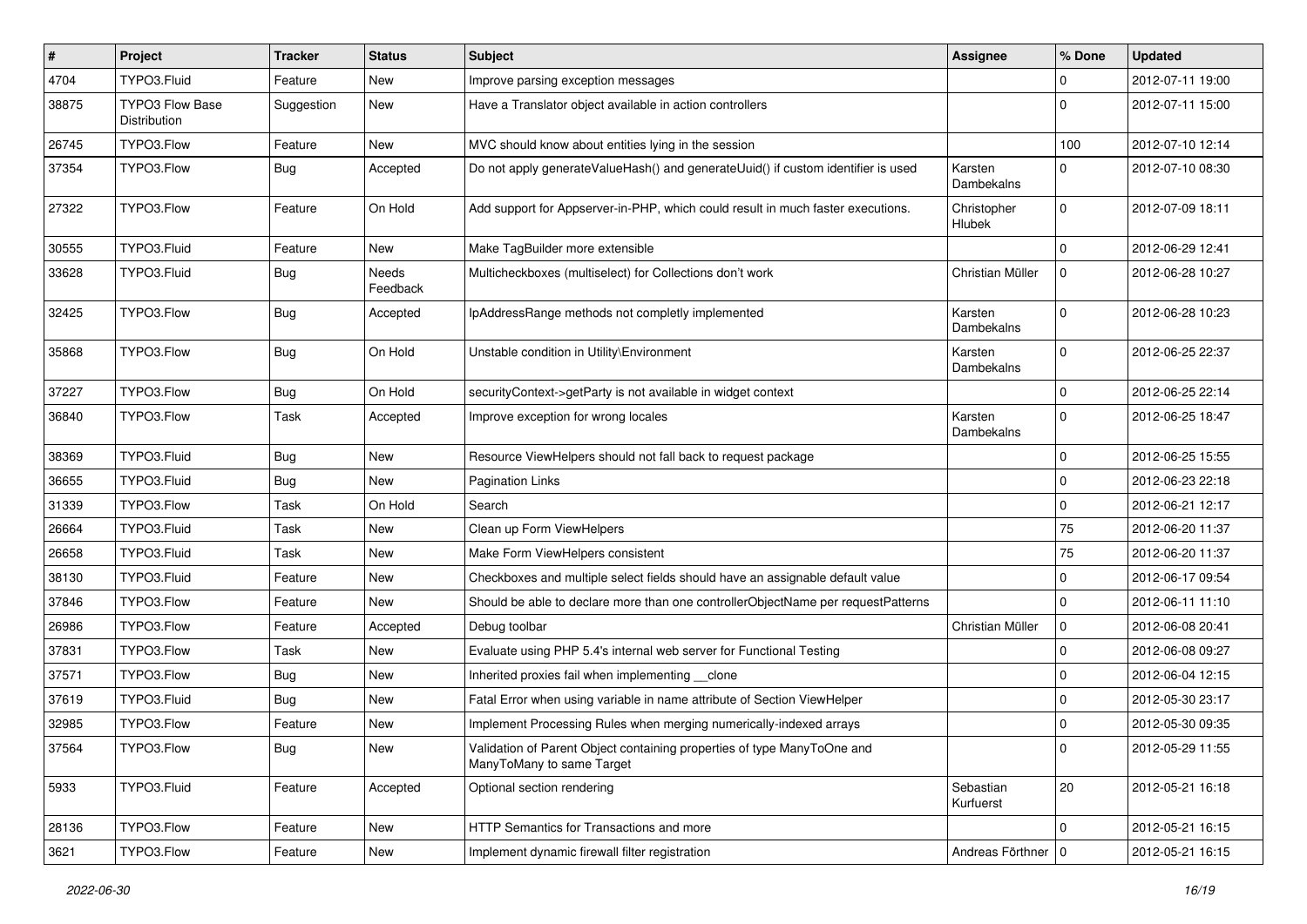| $\vert$ # | Project                                | <b>Tracker</b> | <b>Status</b>            | <b>Subject</b>                                                                                       | <b>Assignee</b>              | % Done      | <b>Updated</b>   |
|-----------|----------------------------------------|----------------|--------------------------|------------------------------------------------------------------------------------------------------|------------------------------|-------------|------------------|
| 3619      | TYPO3.Flow                             | Feature        | <b>New</b>               | Implement System Policy Support/System Security                                                      | Andreas Förthner             | 0           | 2012-05-21 16:15 |
| 37316     | TYPO3.Flow                             | Bug            | <b>New</b>               | Use findBestMatchingLocale instead of getDefaultLocale?                                              |                              | $\Omega$    | 2012-05-20 09:35 |
| 37279     | TYPO3.Flow                             | Feature        | <b>New</b>               | Request PropertyMapping                                                                              |                              | $\mathbf 0$ | 2012-05-18 16:06 |
| 37095     | TYPO3.Fluid                            | Feature        | New                      | It should be possible to set a different template on a Fluid TemplateView inside an<br>action        | Christopher<br><b>Hlubek</b> | $\Omega$    | 2012-05-11 13:54 |
| 36955     | TYPO3.Flow                             | Feature        | <b>New</b>               | Add type filter to var_dump()                                                                        |                              | $\mathbf 0$ | 2012-05-08 16:39 |
| 36804     | TYPO3.Flow                             | Bug            | <b>New</b>               | Orphaned entities within aggregates are not removed                                                  |                              | $\mathbf 0$ | 2012-05-03 11:54 |
| 36634     | TYPO3.Flow                             | <b>Bug</b>     | New                      | Reconstituted entities do not have their properties set when initializeObject() is called            |                              | $\mathbf 0$ | 2012-04-26 21:28 |
| 36633     | TYPO3.Flow                             | <b>Bug</b>     | New                      | Reconstituted entities should not have the FLOW3_Persistence_clone property set                      |                              | $\mathbf 0$ | 2012-04-26 21:24 |
| 36559     | TYPO3.Fluid                            | Feature        | New                      | New widget progress bar                                                                              |                              | $\mathbf 0$ | 2012-04-25 15:11 |
| 36510     | TYPO3.Flow                             | Feature        | New                      | <b>Firewall Redirect?</b>                                                                            |                              | $\Omega$    | 2012-04-24 12:57 |
| 36509     | TYPO3.Flow                             | Feature        | New                      | redirectToUri to an uri with acl forces a 403 because of missing csrf token.                         |                              | $\Omega$    | 2012-04-24 12:44 |
| 36508     | TYPO3.Flow                             | <b>Bug</b>     | <b>New</b>               | <b>AuthenticationProvider Request Patterns</b>                                                       |                              | $\Omega$    | 2012-04-24 12:39 |
| 36495     | TYPO3.Flow                             | <b>Bug</b>     | <b>New</b>               | HTTP Response is sent before persistence preventing Exceptions to be displayed on<br>redirect        |                              | $\Omega$    | 2012-04-24 00:28 |
| 35970     | TYPO3.Flow                             | Task           | New                      | Improve performance of Utility/Arrays::integerExplode by using array_map                             |                              | $\mathbf 0$ | 2012-04-13 15:38 |
| 35831     | TYPO3.Flow                             | Bug            | New                      | Deleting or unpublishing of a resource deletes all published symlinks<br>(Web/ Resources/Persistent) |                              | $\Omega$    | 2012-04-11 09:31 |
| 35783     | TYPO3.Flow                             | Feature        | <b>New</b>               | Lifecycle method after property mapping                                                              |                              | $\mathbf 0$ | 2012-04-08 21:01 |
| 35781     | TYPO3.Flow                             | Feature        | <b>New</b>               | Model validation                                                                                     |                              | $\Omega$    | 2012-04-08 17:06 |
| 35420     | <b>TYPO3 Flow Base</b><br>Distribution | Suggestion     | <b>New</b>               | Review use of try / catch in the Security Framework                                                  | Andreas Förthner             | $\mathbf 0$ | 2012-03-31 00:00 |
| 35083     | TYPO3.Flow                             | <b>Bug</b>     | <b>New</b>               | involving SecurityContext in Widget's __wakeup situation leads to an exception                       |                              | $\Omega$    | 2012-03-21 13:06 |
| 32869     | TYPO3.Flow                             | <b>Bug</b>     | <b>New</b>               | Security config tokenClass doesnt throw exception if not found the class                             |                              | $\Omega$    | 2012-03-19 10:53 |
| 9861      | TYPO3.Flow                             | Feature        | <b>Needs</b><br>Feedback | Leave logging up and running as long as possible                                                     |                              | $\Omega$    | 2012-03-15 10:53 |
| 27721     | TYPO3.Flow                             | Bug            | Needs<br>Feedback        | Permissions of uploaded resources not correct                                                        | Karsten<br>Dambekalns        | $\Omega$    | 2012-03-15 10:37 |
| 29258     | TYPO3.Flow                             | Feature        | Needs<br>Feedback        | Provide a way to override classes by environment                                                     |                              | $\Omega$    | 2012-03-14 19:29 |
| 31484     | TYPO3.Flow                             | Feature        | Needs<br>Feedback        | possibility to modify inner workings of proxy class builder                                          |                              | $\Omega$    | 2012-03-14 18:10 |
| 28319     | TYPO3.Flow                             | <b>Bug</b>     | Needs<br>Feedback        | Access denied will be logged at the wrong location in nested calls                                   |                              | $\Omega$    | 2012-03-14 14:52 |
| 28074     | TYPO3.Flow                             | Feature        | <b>Needs</b><br>Feedback | Provide a shell script that installs Phoenix or FLOW3 from git                                       | Markus Bucher                | $\Omega$    | 2012-03-14 14:49 |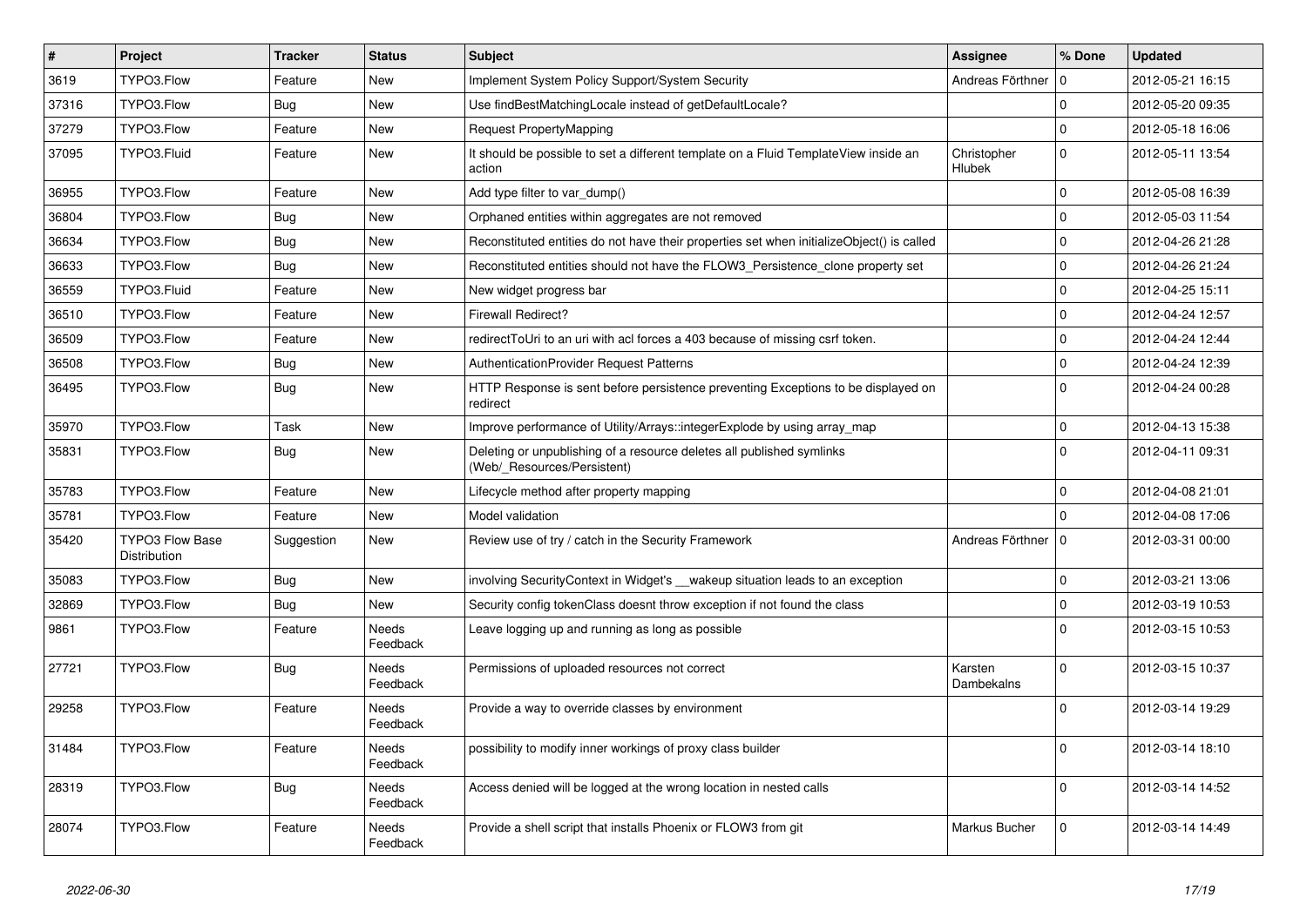| #     | Project                                | <b>Tracker</b> | <b>Status</b>            | <b>Subject</b>                                                                     | Assignee              | % Done      | <b>Updated</b>   |
|-------|----------------------------------------|----------------|--------------------------|------------------------------------------------------------------------------------|-----------------------|-------------|------------------|
| 27379 | TYPO3.Flow                             | <b>Bug</b>     | Needs<br>Feedback        | add check to clear the database at tearDown in testing                             |                       |             | 2012-03-14 14:41 |
| 11039 | TYPO3.Flow                             | <b>Bug</b>     | Needs<br>Feedback        | Static object container injects properties to result of factory object             |                       | $\Omega$    | 2012-03-14 13:41 |
| 34816 | TYPO3.Flow                             | Feature        | New                      | Long text encryption                                                               |                       | $\mathbf 0$ | 2012-03-14 08:33 |
| 27607 | TYPO3.Fluid                            | Bug            | New                      | Make Fluid comparisons work when first element is STRING, second is NULL.          |                       | $\mathbf 0$ | 2012-03-12 19:18 |
| 8989  | TYPO3.Fluid                            | Feature        | <b>Needs</b><br>Feedback | Search path for fluid template files                                               |                       | $\Omega$    | 2012-03-12 18:10 |
| 33024 | TYPO3.Flow                             | <b>Bug</b>     | Accepted                 | Exception when validating a float in a Model with the Number validator             | Karsten<br>Dambekalns | $\Omega$    | 2012-03-07 22:08 |
| 33049 | TYPO3.Flow                             | Feature        | New                      | Allow configuration of context without environment variable (needed for IIS)       |                       | $\mathbf 0$ | 2012-03-07 20:51 |
| 34309 | TYPO3.Fluid                            | Task           | New                      | Unknown ViewHelpers cause exception - should be handled more graceful              |                       | $\mathbf 0$ | 2012-03-07 18:40 |
| 33078 | TYPO3.Flow                             | <b>Bug</b>     | New                      | No Redirect to Login                                                               |                       | $\Omega$    | 2012-03-07 17:45 |
| 32574 | TYPO3.Flow                             | <b>Bug</b>     | Accepted                 | FLOW3 enters fork bombs when using cgi-fcgi vs cli                                 | Karsten<br>Dambekalns | $\Omega$    | 2012-03-07 17:21 |
| 8491  | TYPO3.Fluid                            | Task           | Needs<br>Feedback        | link.action and uri.action differ in absolute argument                             | Karsten<br>Dambekalns | $\Omega$    | 2012-03-07 17:05 |
| 33308 | <b>TYPO3 Flow Base</b><br>Distribution | Task           | New                      | General date and time handling rules                                               |                       | $\Omega$    | 2012-03-06 16:05 |
| 34404 | TYPO3.Flow                             | <b>Bug</b>     | New                      | JsonView transformObject does not respect _descendAll configuration                |                       | $\mathbf 0$ | 2012-02-29 01:12 |
| 34133 | TYPO3.Flow                             | Feature        | New                      | RFC: Handle Semicolons in Path part of URIs as Scoped Path Parameters              |                       | 0           | 2012-02-21 15:17 |
| 33710 | TYPO3.Flow                             | Feature        | New                      | Configuration based on Domain                                                      |                       | $\mathbf 0$ | 2012-02-06 16:08 |
| 32873 | TYPO3.Flow                             | Bug            | Accepted                 | Value changes for logged in account are not persisted due to session serialization | Karsten<br>Dambekalns | $\Omega$    | 2012-02-01 12:43 |
| 32035 | TYPO3.Fluid                            | Task           | New                      | Improve fluid error messages                                                       |                       | $\Omega$    | 2012-01-27 15:59 |
| 33465 | TYPO3.Flow                             | Bug            | New                      | Some vital commands to recover the system fail when recovery is needed             |                       | $\mathbf 0$ | 2012-01-26 15:51 |
| 33293 | TYPO3.Flow                             | <b>Bug</b>     | New                      | Injection to private variable results in injection of the the wrong class          |                       | $\mathbf 0$ | 2012-01-18 16:41 |
| 33018 | TYPO3.Flow                             | Feature        | New                      | Translator should support override of labels from other packages                   |                       | $\mathbf 0$ | 2012-01-06 13:05 |
| 9313  | TYPO3.Flow                             | Feature        | New                      | Support for currencies                                                             |                       | $\Omega$    | 2011-12-15 17:44 |
| 8464  | TYPO3.Flow                             | Feature        | New                      | Write settings using the ConfigurationManager                                      |                       | $\mathbf 0$ | 2011-12-15 17:06 |
| 32294 | TYPO3.Flow                             | Feature        | New                      | Lazy initialization of loggers                                                     |                       |             | 2011-12-05 10:29 |
| 32105 | TYPO3.Flow                             | <b>Bug</b>     | New                      | Ignore Validation ignored if ACL is set for this controller action                 |                       | $\mathbf 0$ | 2011-11-26 11:22 |
| 31955 | TYPO3.Fluid                            | Feature        | New                      | f:uri.widget                                                                       |                       | $\mathbf 0$ | 2011-11-22 12:27 |
| 6712  | TYPO3.Flow                             | Feature        | Accepted                 | Implement mixin support                                                            | Robert Lemke          | 0           | 2011-11-08 00:18 |
| 31210 | TYPO3.Flow                             | Bug            | New                      | constructor of proxy class not compatible with interfaces defening a constructor   |                       | 0           | 2011-11-07 22:02 |
| 31262 | TYPO3.Flow                             | Feature        | New                      | Named arguments in Objects.yaml for constructor arguments                          |                       | $\pmb{0}$   | 2011-10-25 10:26 |